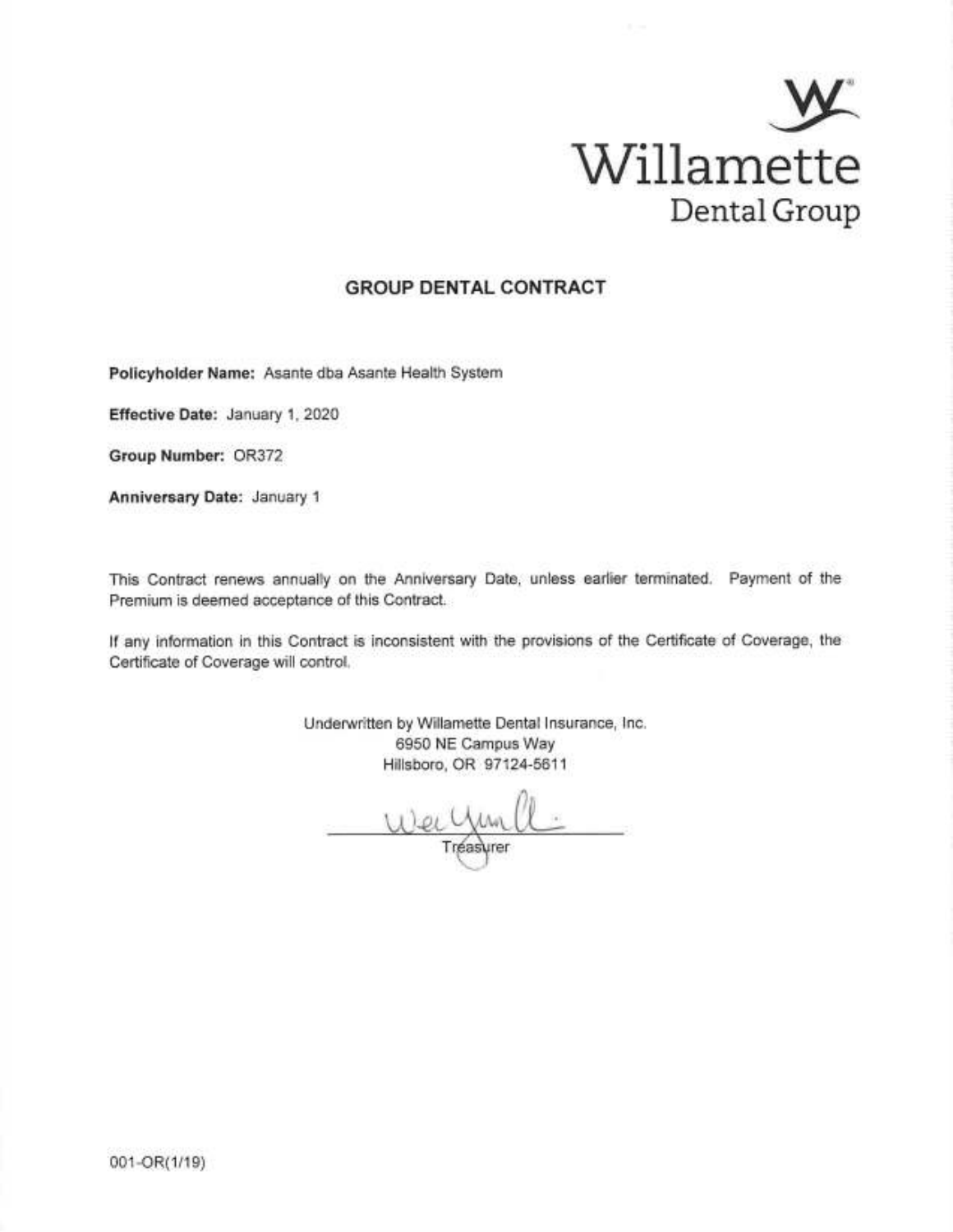| 2.1<br>2.2<br>2.3<br>2.4<br>2.5                                                             |  |
|---------------------------------------------------------------------------------------------|--|
| 3.1<br>3.2<br>3.3<br>3.4                                                                    |  |
| 4.1<br>4.2<br>4.3<br>4.4<br>4.5                                                             |  |
| 5.1<br>5.2                                                                                  |  |
| 6.1<br>6.2<br>6.3<br>6.4<br>6.5<br>6.6<br>6.7                                               |  |
| 7.1<br>7.2<br>7.3<br>7.4<br>7.5<br>7.6<br>7.7<br>7.8<br>7.9<br>7.10<br>7.11<br>7.12<br>7.13 |  |
|                                                                                             |  |
|                                                                                             |  |
|                                                                                             |  |

## **TABLE OF CONTENTS**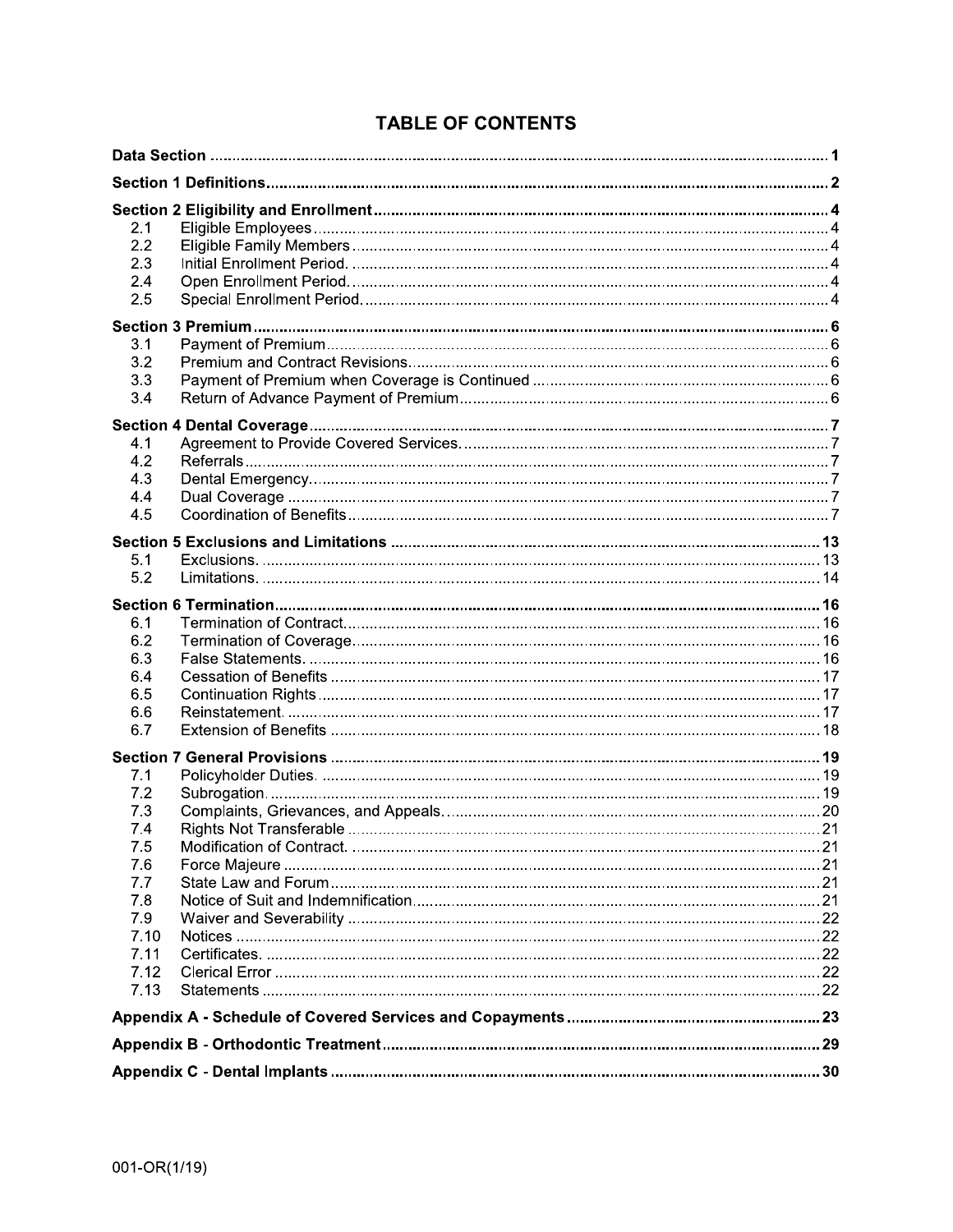| Policyholder Name:                                                                                                          | Asante dba Asante Health<br>System                          |
|-----------------------------------------------------------------------------------------------------------------------------|-------------------------------------------------------------|
| <b>Contract Effective Date:</b><br>Original Contract Effective Date:                                                        | January 1, 2020<br>January 1, 2019                          |
| <b>Monthly Premium Rates:</b><br>Member Only<br>Member & Spouse Only<br>Member & Children Only<br>Member, Spouse & Children | \$50.65<br>\$103.90<br>\$101.50<br>\$154.35                 |
| Renewal Rate Guarantee Period:                                                                                              | 12 months                                                   |
| Minimum Participation:                                                                                                      | 5 Members                                                   |
| Open Enrollment Period(s):                                                                                                  | October 1 through October 31,<br>or as mutually agreed upon |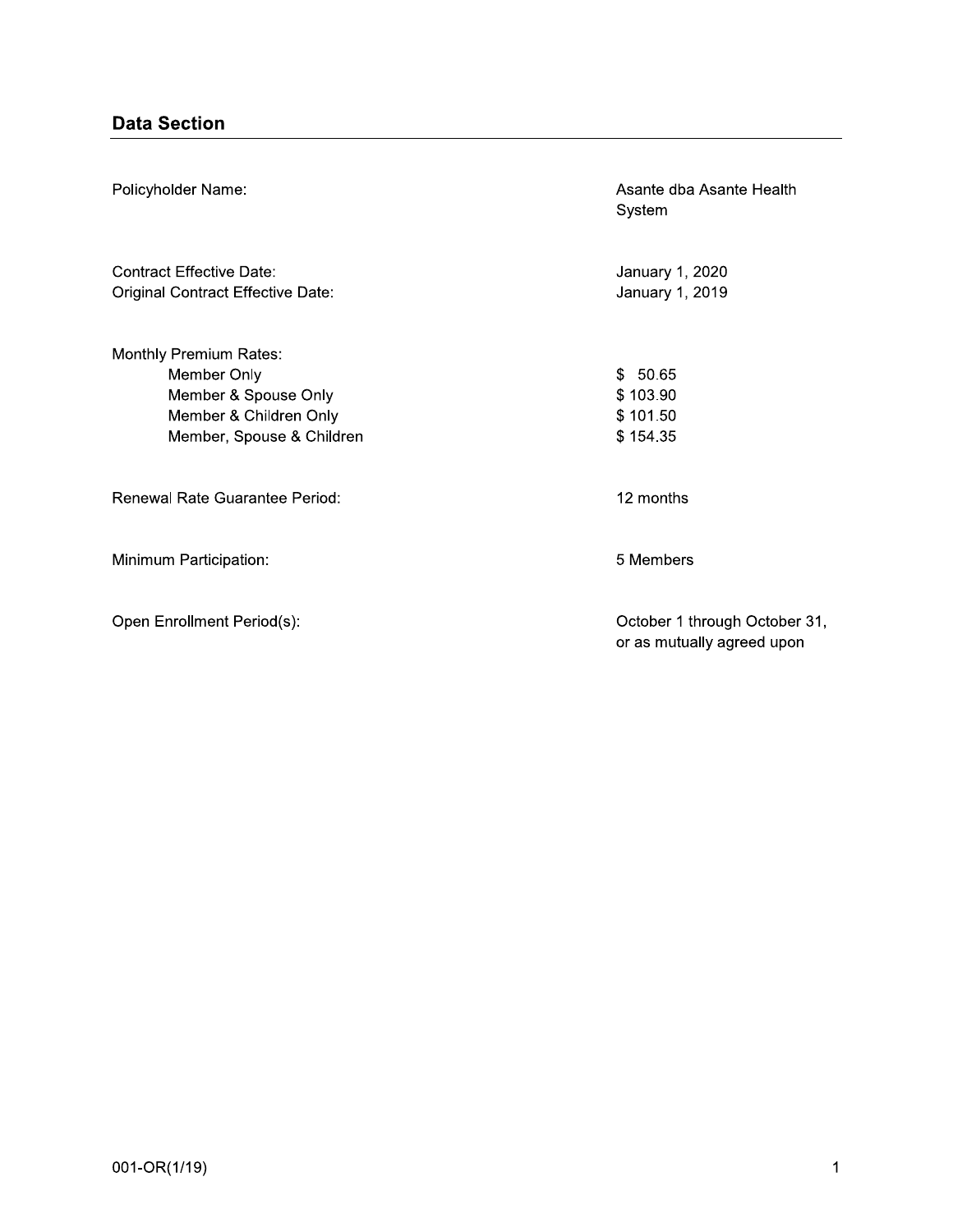## **Section 1 Definitions**

- $1.1$ "Child" means a child of the Member (or Member's spouse or Member's domestic partner). Child includes a natural child; stepchild; adopted child; child for whom the Member (or Member's spouse or Member's domestic partner) has assumed a legal obligation for total or partial support of the child in anticipation of adoption of the child; or child by virtue of court-appointed legal quardianship. "Placed" means the assumption by the Member of a legal obligation for total or partial support of the child in anticipation of adoption of the child. Child also includes a child for whom the Member (or Member's spouse or Member's domestic partner) is required to provide dental coverage by a legal qualified medical child support order (QMCSO).
- $1.2$ "Company" means Willamette Dental Insurance, Inc.
- $1.3$ "Contract" means this agreement between the Company and the Policyholder. This Contract, including the Application for Group Dental Coverage, appendices, amendments, and endorsements, if any, is the entire contract between the parties. This Contract supersedes all prior agreements between the parties.
- $1.4$ "Copayment" means the fixed dollar amount that is the Enrollee's responsibility to pay under this Contract for each office visit or Covered Service. All Copayments are due at the time of visit or service.
- $1.5$ "Covered Service" means a dental service listed as covered in this Contract for which benefits are provided to Enrollees.
- $1.6$ "Dental Emergency" means a dental condition manifesting itself by acute symptoms of sufficient severity requiring immediate attention, including the following conditions: acute infection; acute abscesses; severe tooth pain; unusual swelling of the face or gums; or a tooth that has been avulsed (knocked out).
- $1.7$ "Dentist" means a person licensed to practice dentistry in the state where treatment is provided.
- $1.8$ "Denturist" means a person licensed to engage in the practice of denture technology in the state where treatment is provided.
- $1.9$ "Dependent" means a spouse, domestic partner, or Child, who is eligible and enrolled for coverage.
- $1.10$ "Enrollee" means a Member or a Dependent.
- $1.11$ "Experimental or Investigational" means a service that is determined to be experimental or investigational. In determining whether services are Experimental or Investigational, the Company will consider the following:
	- a. Whether the services are in general use in the dental community in the state of Oregon;
	- b. Whether the services are under continued scientific testing and research;
	- c. Whether the services show a demonstrable benefit for a particular illness, disease, or condition: and
	- d. Whether the services are proven safe and effective.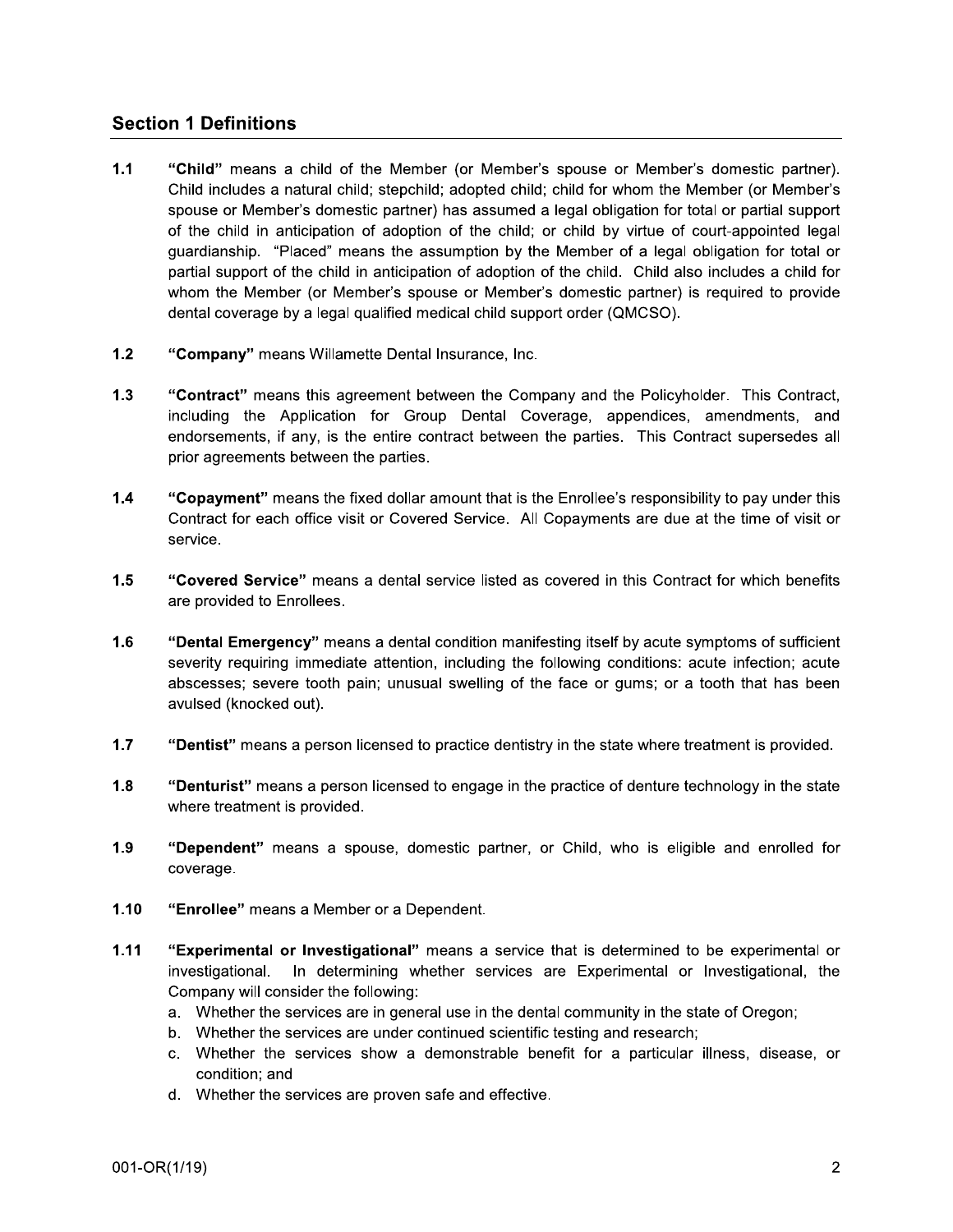- $1.12$ "General Office Visit Copayment" means the Copayment the Enrollee must pay for each visit for emergency, general, or orthodontic treatment.
- $1.13$ "Member" means an employee of the Policyholder, who is eligible and enrolled for coverage.
- $1.14$ "Non-Participating Provider" means a Dentist or Denturist who is not a Participating Provider.
- $1.15$ "Participating Provider" means Willamette Dental Group, P.C., and the Dentists and Denturists who are employees of Willamette Dental Group, P.C. The Participating Provider contracts with the Company to provide Covered Services to Enrollees. The Participating Provider agrees to charge Enrollees only the Copayments specified in this Contract for Covered Services.
- 1.16 "Policyholder" means Asante dba Asante Health System, the legal entity that this Contract is issued to.
- $1.17$ "Premium" means the monthly payment the Policyholder must submit to the Company, including any Enrollee contributions, for coverage of each Enrollee.
- $1.18$ "Reasonable Cash Value" means the Participating Provider's usual and customary fee-forservice price of services.
- $1.19$ "Service Copayment" means the Copayment the Enrollee must pay for each dental service. Service Copayments are in addition to the General Office Visit Copayment or the Specialist Office Visit Copayment.
- $1.20$ "Specialist" means a Dentist professionally qualified as an endodontist, oral pathologist, oral surgeon, orthodontist, pediatric dentist, periodontist, or prosthodontist.
- $1.21$ "Specialist Office Visit Copayment" means the Copayment the Enrollee must pay for each visit for specialty treatment, including: endodontic services; oral surgery; periodontic services; or prosthodontic services.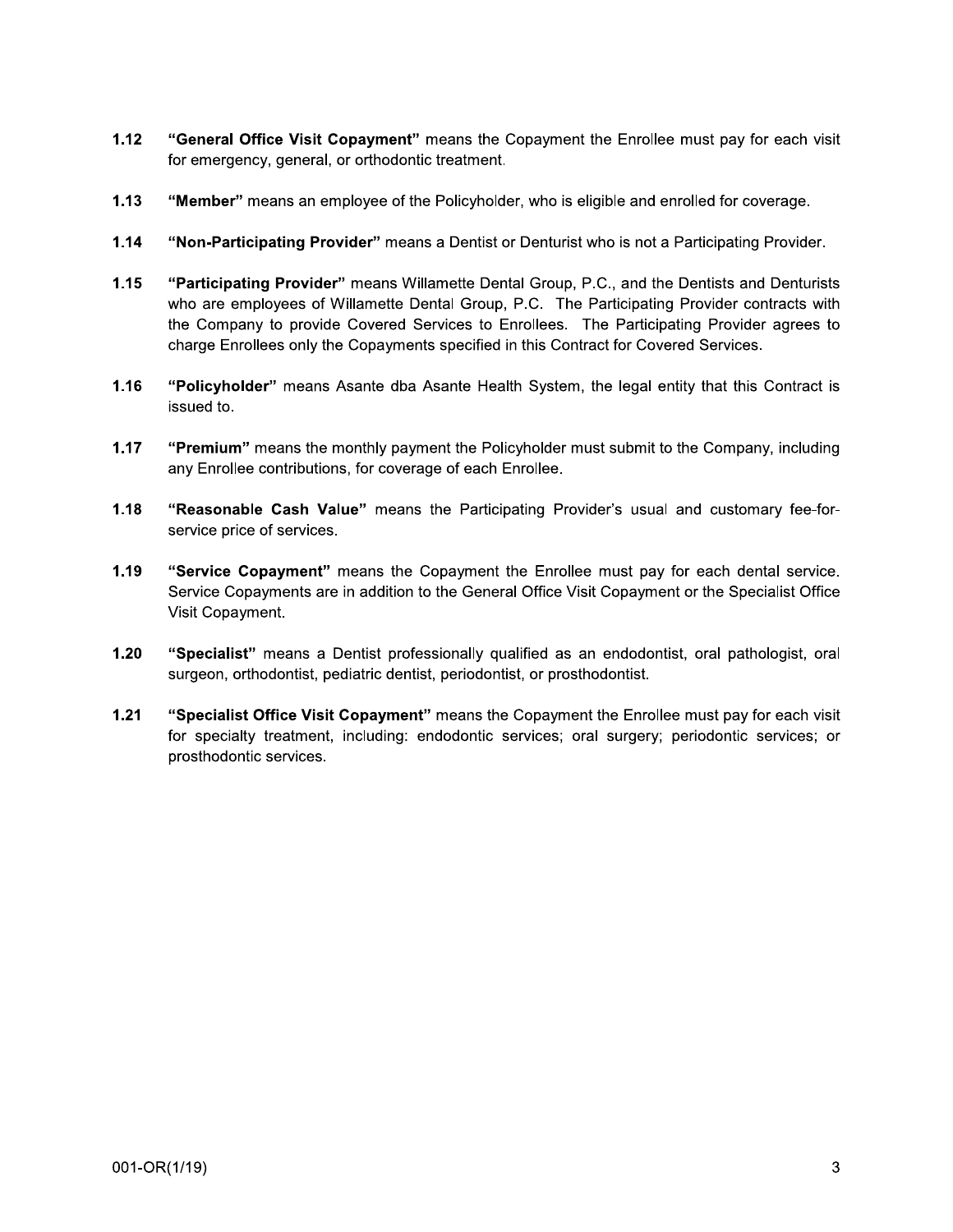## **Section 2 Eligibility and Enrollment**

- $2.1$ **Eligible Employees.** Employees must work a minimum of 20 hours each week to be eligible for coverage. Employees become eligible for coverage on the first day of the month following the date of hire for continuous employment.
- $2.2$ Eligible Family Members. The Policyholder or Company may require proof of eligibility periodically.
	- $2.2.1$ The spouse of the Member or the domestic partner of the Member who has entered into a state registered domestic partnership with the Member is eligible for coverage as a Dependent.
	- $2.2.2$ A Child is eligible for coverage as a Dependent to age 26.
	- $2.2.3$ A Child is eligible as a Dependent beyond the limiting age if all of the following conditions are met.
		- 1. The Child is and continues to be incapable of self-sustaining employment due to a developmental disability or physical handicap.
		- 2. The Child is and continues to be chiefly dependent upon the Member (or Member's spouse or Member's domestic partner) for support and maintenance.
		- 3. The Company receives proof of disability or handicap within 31 days after the Child's attainment of the limiting age. The Company may request proof annually.
- $2.3$ Initial Enrollment Period. The eligible employee must submit an enrollment application to the Policyholder for himself/herself and any eligible persons to be covered within 31 days after attaining initial eligibility. Coverage begins on the date the eligible employee attains initial eligibility. Eligible employees and their eligible family members who do not enroll during the initial enrollment period may enroll only during an open enrollment period or a special enrollment period.
- $2.4$ Open Enrollment Period. Eligible employees and their eligible family members may enroll during the open enrollment period by submitting an enrollment application to the Policyholder. Coverage will begin on the anniversary date of this Contract.
- $2.5$ Special Enrollment Period. A special enrollment period is granted for employees and their eligible family members after the triggering events described below.
	- $2.5.1$ Birth or Adoption. A newborn Child may be enrolled following the birth and an adopted Child may be enrolled upon placement for adoption. If additional Premium is required, the additional Premium must be paid within 60 days after the eligible Child's birth for newborn Children or 60 days after the date of placement for adoption or following assumption of a legal obligation for the Child's support for an adopted Child. To ensure timely provision of services, an enrollment application should be submitted to complete the enrollment of a newborn Child or adopted Child even if additional Premium is not required. Coverage will begin on the newborn Child's date of birth or on the adopted Child's date of placement for adoption or assumption of a legal obligation for the Child's support in anticipation of adoption of the Child.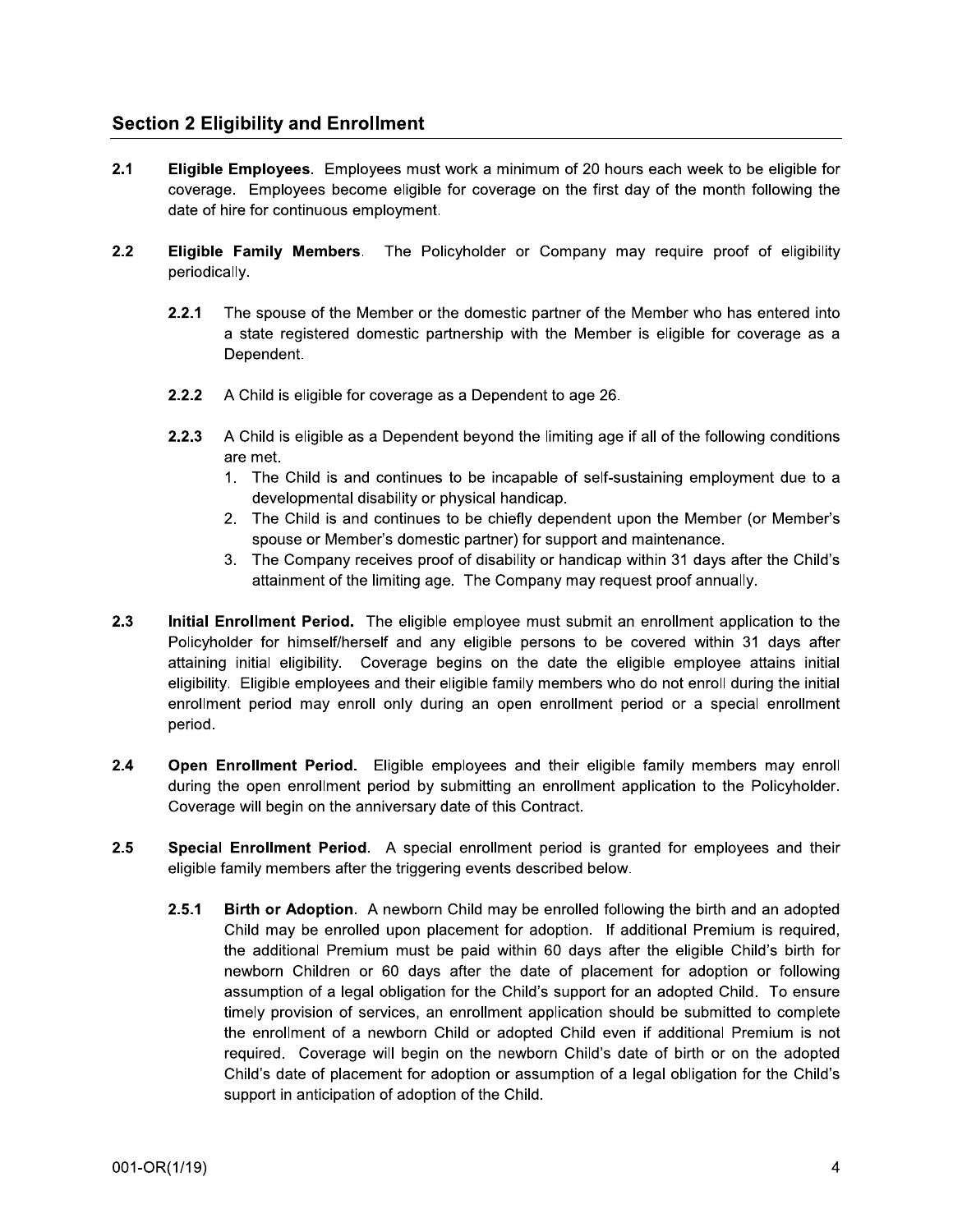- $2.5.2$ Newly Acquired Family Members. Eligible employees and their newly acquired family members may enroll following marriage or registration of a domestic partnership; court appointed legal quardianship of a Child; or issuance of a QMCSO by submitting an enrollment application and the applicable Premium to the Policyholder no later than 60 days after the event. Eligible employees or eligible family members may enroll if he/she becomes newly eligible for premium assistance under Children's Health Insurance Program (CHIP) or Medicaid by submitting an enrollment application and the applicable Premium to the Policyholder no later than 60 days after the determination for eligibility of premium assistance. Coverage will begin on the first day of the month after receipt of the enrollment application.
- $2.5.3$ Loss of Coverage. Eligible employees or their eligible family members may enroll following the loss of coverage under another dental plan. Reasons for the loss of coverage may include exhaustion of COBRA continuation coverage, loss of eligibility (including as a result of legal separation, divorce, dissolution of domestic partnership, death, termination of employment, or reduction in the number of hours of employment), termination of premium assistance under CHIP or Medicaid, or reduction in employer contribution towards coverage. An enrollment application must be submitted no later than 60 days after the loss of coverage or no later than 60 days if the loss of coverage was CHIP or Medicaid. Coverage will begin on the first day of the month after receipt of the enrollment application.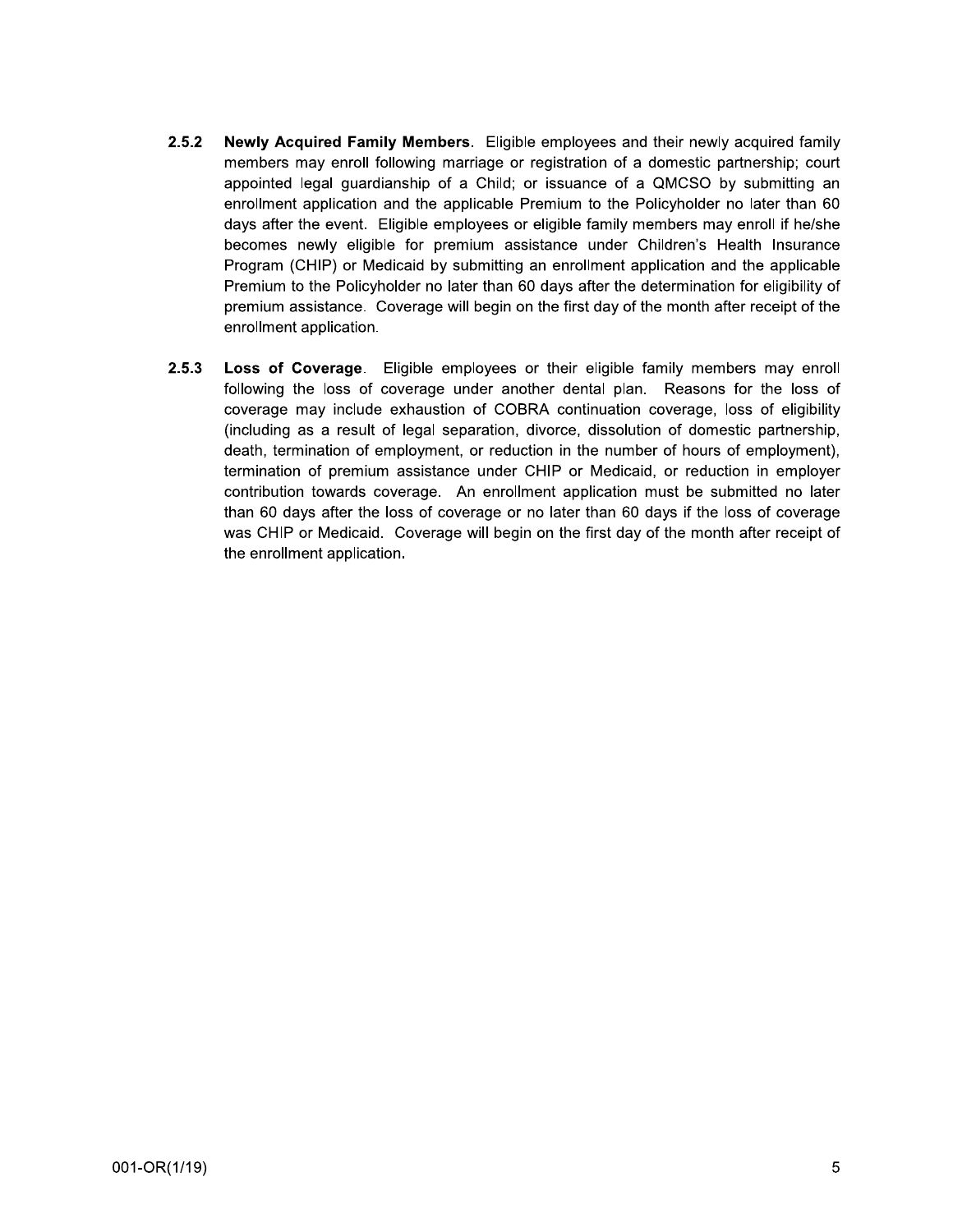## **Section 3 Premium**

- $3.1$ Payment of Premium. The payment of the Premium for each Enrollee is due on the first day of each month. The payment of the Premium must be submitted to the Company for all Enrollees in a single lump sum. A 30-day grace period is granted for payment of the Premium. If the Premium remains unpaid at the end of the grace period, the Company is released from all further obligations under this Contract. Only Enrollees for whom the Premium has been paid are entitled to Covered Services.
- $3.2$ Premium and Contract Revisions. Payment of the Premium is deemed acceptance of any modification to this Contract. The Company may revise the Premium and provisions of this Contract as follows:
	- $3.2.1$ At any time with 30 days' prior written notice, based on any change in the characteristics of the Policyholder.
	- $3.2.2$ On the anniversary date of this Contract with 120 days' prior written notice. If the annual renewal of this Contract is delayed beyond the anniversary date, the Company may revise the Premium and provisions of this Contract, effective on the first day of the month following 30 days' prior written notice.
	- $3.2.3$ At any time if a change beyond the Company's control occurs, including but not limited to, a legislative or regulatory change. If a change in the Premium rates is necessary to offset the Company's costs, the Company will provide prior notice as soon as the cost impact can be determined.
	- The Company reserves the right to revise provisions of this Contract with 30 days' written  $3.2.4$ notice.
- $3.3$ Payment of Premium when Coverage is Continued. If the Enrollee is eligible for continuation rights and elects to continue coverage, the Enrollee must submit timely payment of the Premium through the Policyholder.
- $3.4$ Return of Advance Payment of Premium. The Company will refund to the Policyholder any advanced Premium payments paid for coverage after the termination of this Contract. The Policyholder must promptly notify all Enrollees of the termination of this Contract. The Participating Provider is entitled to payment of the Reasonable Cash Value of the services provided if an Enrollee receives benefits after the date of termination or for any period for which the Premium is unpaid.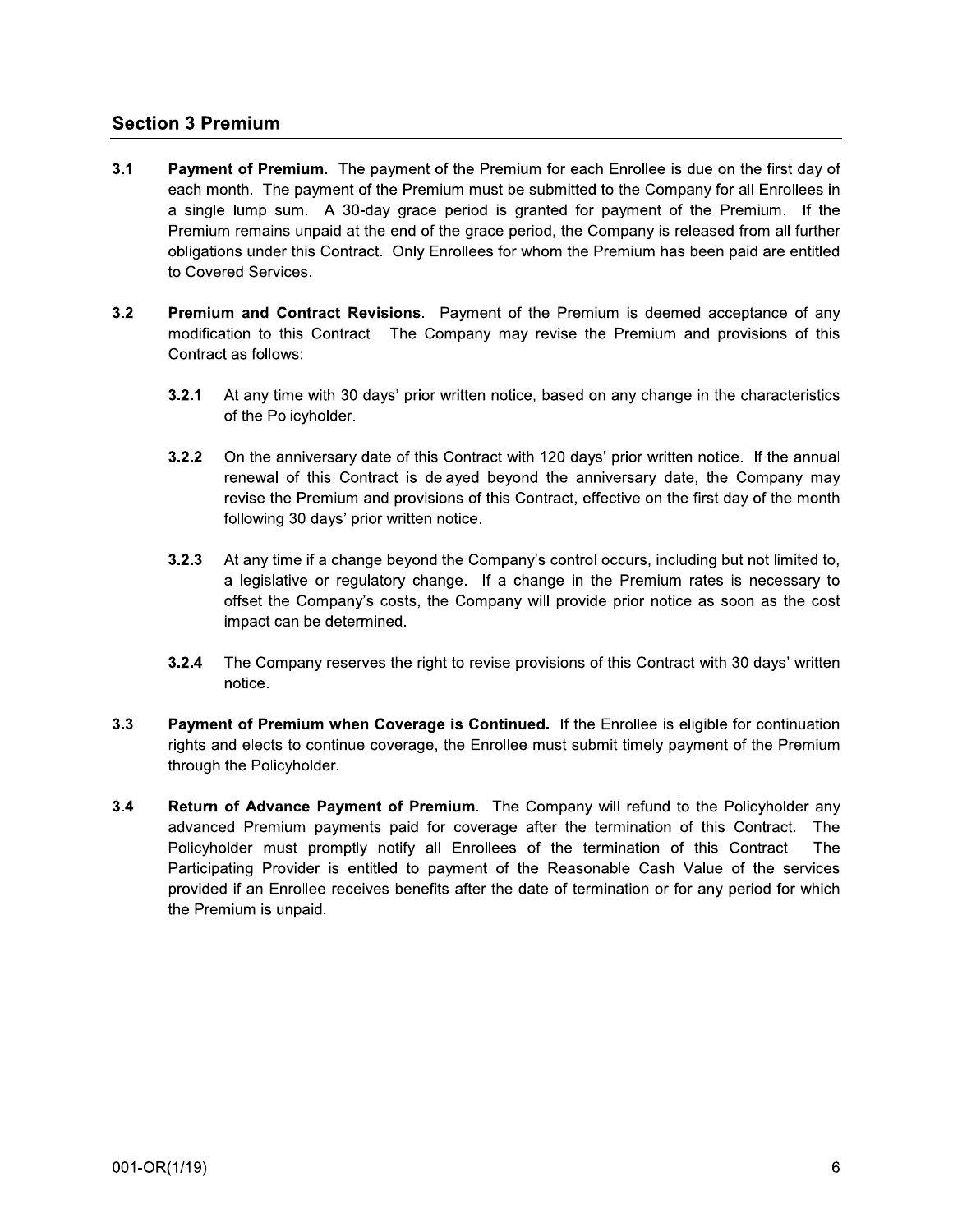## **Section 4 Dental Coverage**

- $4.1$ Agreement to Provide Covered Services. The Company agrees to provide benefits for prescribed Covered Services listed as covered in the appendices. Covered Services must be provided by a Participating Provider, except as specified otherwise. All Covered Services are expressly subject to the Copayments, exclusions, limitations, and all other provisions of this Contract.
- $4.2$ Referrals. The Participating Provider may refer Enrollees to a Specialist or Non-Participating Provider for Covered Services. The Company agrees to provide benefits for Covered Services provided by a Specialist or Non-Participating Provider only if:
	- a. The Participating Provider refers the Enrollee;
	- b. The Covered Services are specifically authorized by the Participating Provider's referral; and
	- c. The Covered Services are listed as covered in the appendices and are not otherwise limited or excluded.

### $4.3$ **Dental Emergency.**

- $4.3.1$ Participating Providers will provide treatment for Dental Emergencies during office hours. The Company will provide benefits for Covered Services provided by Participating Providers for treatment of a Dental Emergency. If the Participating Providers' offices are closed, the Enrollee may access after-hours telephonic clinical assistance by calling the Appointment Center at 1.855.4DENTAL (1-855-433-6825). There is no cost for accessing after-hours telephonic clinical assistance.
- $4.3.2$ The Enrollee may seek treatment for a Dental Emergency from a Non-Participating Provider if the Enrollee is 50 miles or more from any Participating Provider office. The Company will reimburse the Enrollee up to the out of area emergency reimbursement amount less any Copayments for the cost of the Covered Services. The Enrollee must submit a written request for reimbursement to the Company no later than 6 months after the date of service. The written request should include the Enrollee's signature; the attending Non-Participating Provider's signature; and the attending Non-Participating Provider's itemized statement. Additional information, including X-rays and other data, may be requested by the Company to process the request. The benefit for out of area Dental Emergency treatment will not be provided if the requested information is not received.
- 4.4 Dual Coverage. A Member may not be covered more than once as a Member under this Contract.
- $4.5$ Coordination of Benefits. This Coordination of Benefits (COB) provision applies when a person has dental care coverage under more than one Plan. Plan is defined below. The Order of Benefit Determination Rules govern the order in which each Plan will pay benefits for covered services. The Plan that pays first is called the Primary plan. The primary plan must pay benefits in accordance with its policy terms without regard to the possibility that another Plan may cover some expenses. The Plan that pays after the primary plan is the secondary plan. The secondary plan may reduce the benefits it pays so that payments from all Plans do not exceed 100% of the total Allowable Expense.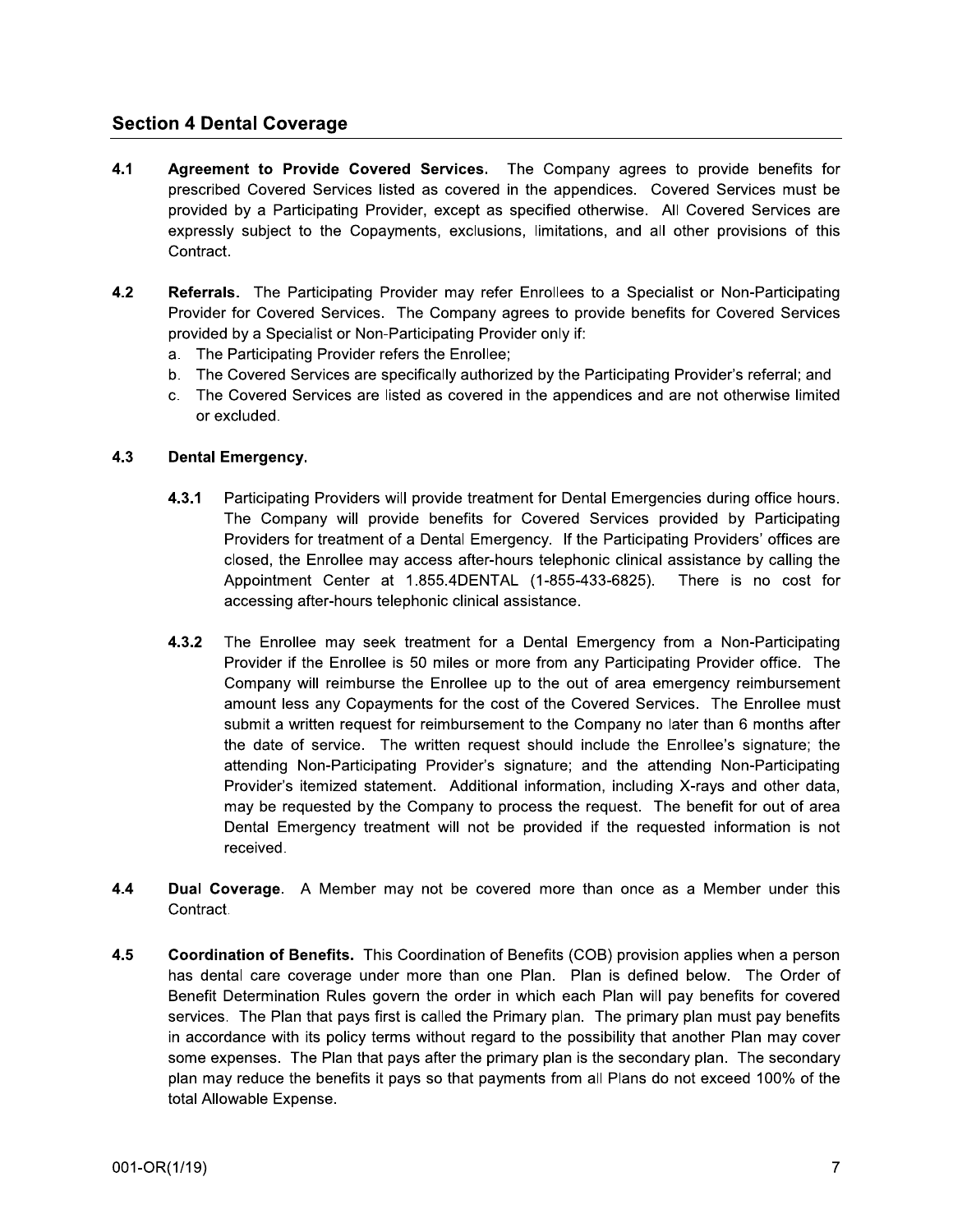### $4.5.1$ **Definitions**

- a. A Plan is any of the following that provides benefits or services for medical or dental care or treatment. If separate contracts are used to provide coordinated coverage for members of a group, the separate contracts are considered parts of the same Plan and there is no COB among those separate contracts.
	- 1. Plan includes: group and individual health insurance contracts; health maintenance organization (HMO) contracts; Closed Panel Plans or other forms of group or group-type coverage (whether insured or uninsured); medical care components of group long term care contracts, such as skilled nursing care; and Medicare or any other federal governmental plan, as permitted by law and group and individual insurance contracts and subscriber contracts that pay or reimburse for the cost of dental care.
	- 2. Plan does not include: hospital indemnity coverage or other fixed indemnity coverage; accident only coverage; specified disease or specified accident coverage; school accident type coverage; benefits for non-medical components of group long-term care policies; Medicare supplement policies; Medicaid policies; or coverage under other federal governmental plans, unless permitted by law. Each contract for coverage under subsection 4.5.1.a.1. or 4.5.1.a.2. is a separate Plan. If a Plan has two parts and COB rules apply only to one of the two, each of the parts is treated as a separate Plan.
- b. This Plan means, in this COB provision, the part of the contract providing benefits to which the COB provision applies and which may be reduced because of the benefits of other Plans. Any other part of the contract providing benefits is separate from This Plan. A contract may apply one COB provision to certain benefits, such as dental benefits, coordinating only with similar benefits, and may apply another COB provision to coordinate other benefits.
- The Order of Benefit Determination Rules determine whether This Plan is a primary  $\mathbf{C}$ . plan or secondary plan when the person has health care coverage under more than one Plan. When This Plan is primary, it determines payment for its benefits first before those of any other Plan without considering any other Plan's benefits. When This Plan is secondary, it determines its benefits after those of another Plan and may reduce the benefits it pays so that all plan benefits do not exceed 100% of the total Allowable Expense.
- d. Allowable Expense is a health care expense, including deductibles, coinsurance and Copayments, that is covered at least in part by any Plan covering the person. When a Plan provides benefits in the form of services, the Reasonable Cash Value of each service will be considered an Allowable Expense and a benefit paid. An expense that is not covered by any Plan covering the person is not an Allowable Expense. In addition, any expense that a provider by law or in accordance with a contractual agreement is prohibited from charging a covered person is not an Allowable Expense. The following are examples of expenses that are not Allowable Expenses:
	- 1. The difference between the cost of a semi-private hospital room and a private hospital room is not an Allowable Expense, unless one of the Plans provides coverage for private hospital room expenses.
	- 2. If a person is covered by 2 or more Plans that compute their benefit payments on the basis of usual and customary fees or relative value schedule reimbursement methodology or other similar reimbursement methodology, any amount in excess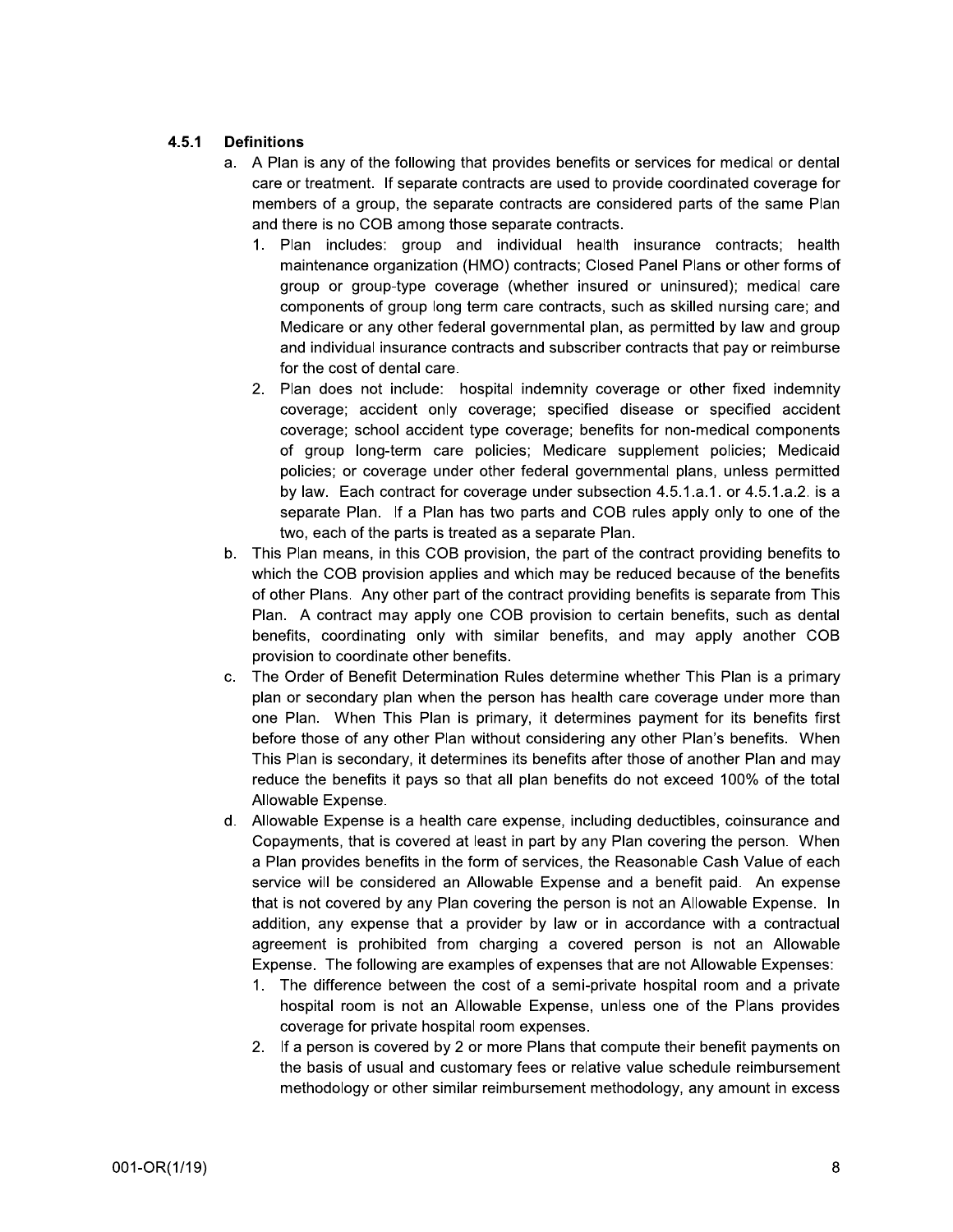of the highest reimbursement amount for a specific benefit is not an Allowable Expense.

- 3. If a person is covered by 2 or more Plans that provide benefits or services on the basis of negotiated fees, an amount in excess of the highest of the negotiated fees is not an Allowable Expense.
- 4. If a person is covered by one Plan that calculates its benefits or services on the basis of usual and customary fees or relative value schedule reimbursement methodology or other similar reimbursement methodology and another Plan that provides its benefits or services on the basis of negotiated fees, the primary plan's payment arrangement shall be the Allowable Expense for all Plans. However, if the provider has contracted with the secondary plan to provide the benefit or service for a specific negotiated fee or payment amount that is different than the primary plan's payment arrangement and if the provider's contract permits, the negotiated fee or payment shall be the Allowable Expense used by the secondary plan to determine its benefits.
- 5. The amount of any benefit reduction by the primary plan because a covered person has failed to comply with the Plan provisions is not an Allowable Expense. Examples of these types of plan provisions include second surgical opinions, precertification of admissions, and preferred provider arrangements.
- e. Closed Panel Plan is a Plan that provides health care benefits to covered persons primarily in the form of services through a panel of providers that has contracted with or is employed by the Plan, and that excludes coverage for services provided by other providers, except in cases of emergency or referral by a panel member.
- $f_{\cdot}$ Custodial Parent is the parent awarded custody by a court decree or, in the absence of a court decree, is the parent with whom the Child resides more than one half of the calendar year excluding any temporary visitation.
- $4.5.2$ Order of Benefit Determination Rules. When a person is covered by two or more Plans, the rules for determining the order of benefit payments are as follows:
	- a. The primary plan pays or provides its benefits according to its terms of coverage and without regard to the benefits under any other Plan.
	- b. 1. Except as provided in Paragraph 2, a Plan that does not contain a coordination of benefits provision that is consistent with state regulation regarding coordination of benefits is always primary unless the provisions of both Plans state that the complying plan is primary.
		- 2. Coverage that is obtained by virtue of membership in a group and designed to supplement a part of a basic package of benefits may provide that this supplementary coverage shall be excess to any other parts of the Plan provided by the contract holder. Examples of these types of situations are major medical coverages that are superimposed over base plan hospital and surgical benefits, and insurance type coverages that are written in connection with a Closed Panel Plan to provide out-of-network benefits.
	- c. A Plan may consider the benefits paid or provided by another Plan in calculating payment of its benefits only when it is secondary to that other Plan.
	- d. Each Plan determines its order of benefits using the first of the following rules that apply:
		- 1. Non-Dependent or Dependent. The Plan that covers the person other than as a dependent, for example as an employee, member, subscriber or retiree is the primary plan and the Plan that covers the person as a dependent is the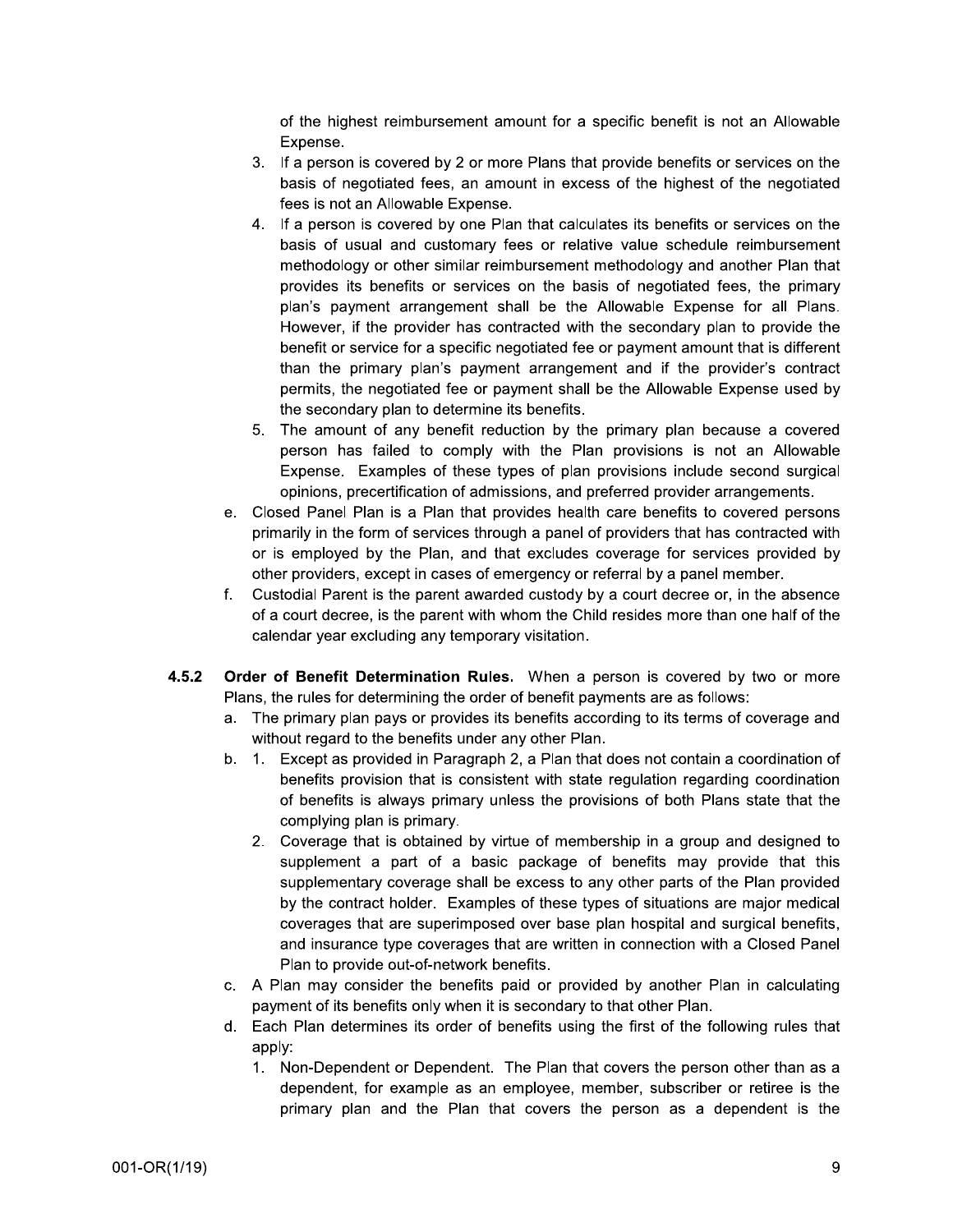secondary plan. However, if the person is a Medicare beneficiary and, as a result of federal law, Medicare is secondary to the Plan covering the person as a dependent; and primary to the Plan covering the person as other than a dependent (e.g. a retired employee); then the order of benefits between the two Plans is reversed so that the Plan covering the person as an employee, member, subscriber or retiree is the secondary plan and the other Plan is the primary plan.

- 2. Dependent Child Covered Under More Than One Plan. Unless there is a court decree stating otherwise, when a Child is covered by more than one Plan the order of benefits is determined as follows:
	- a) For a Child whose parents are married or are living together, whether or not they have ever been married: The Plan of the parent whose birthday falls earlier in the calendar year is the primary plan; or if both parents have the same birthday, the Plan that has covered the parent the longest is the primary plan.
	- b) For a Child whose parents are divorced or separated or not living together, whether or not they have ever been married:
		- (i) If a court decree states that one of the parents is responsible for the Child's health care expenses or health care coverage and the Plan of that parent has actual knowledge of those terms, that Plan is primary. This rule applies to plan years commencing after the Plan is given notice of the court decree;
		- (ii) If a court decree states that both parents are responsible for the Child's health care expenses or health care coverage, the provisions of Subparagraph a) above shall determine the order of benefits;
		- (iii) If a court decree states that the parents have joint custody without specifying that one parent has responsibility for the health care expenses or health care coverage of the Child, the provisions of Subparagraph a) above shall determine the order of benefits; or
		- (iv) If there is no court decree allocating responsibility for the Child's health care expenses or health care coverage, the order of benefits for the Child are as follows:
			- The Plan covering the Custodial parent;
			- The Plan covering the spouse or domestic partner of the Custodial parent;
			- The Plan covering the non-Custodial Parent; and then
			- The Plan covering the spouse or domestic partner of the non-**Custodial Parent.**
	- c) For a Child covered under more than one Plan of individuals who are not the parents of the Child, the provisions of Subparagraph a) or b) above shall determine the order of benefits as if those individuals were the parents of the Child.
	- d) For a Child:
		- (i) Who has coverage under either or both parents' plans and also has coverage as a dependent under a spouse's or domestic partner's plan, the Longer or Shorter Length of Coverage rule in subsection 4.5.2.d.5 applies.
		- (ii) In the event the Child's coverage under his or her spouse's or domestic partner's plan began on the same date as the Child's coverage under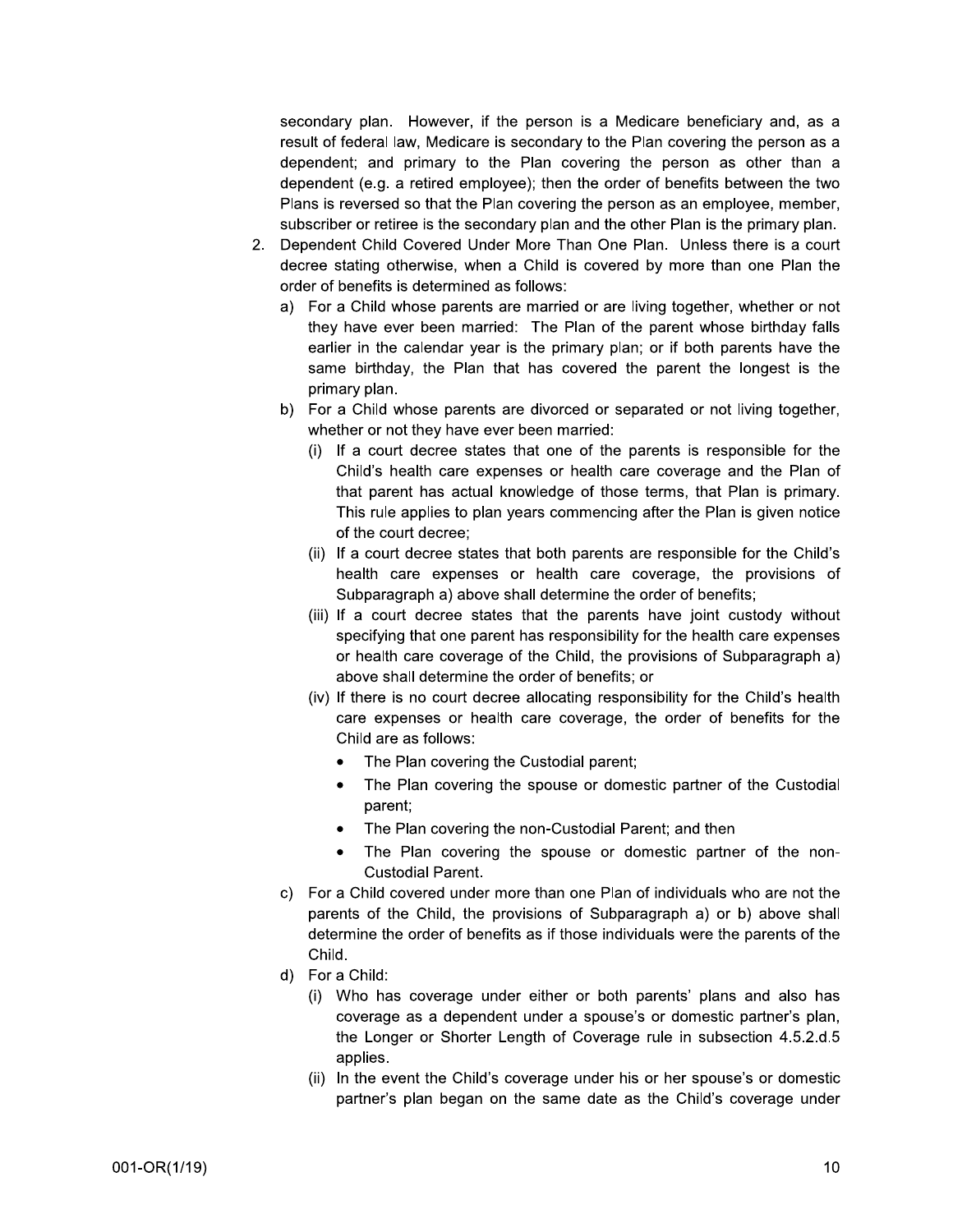either or both parents' plans, the order of benefits shall be determined by applying the birthday rule in subparagraph a) to the Child's parent and the Child's spouse or domestic partner.

- 3. Active Employee or Retired or Laid-off Employee. The Plan that covers a person as an active employee, that is, an employee who is neither laid off nor retired, is the primary plan. The Plan covering that same person as a retired or laid-off employee is the secondary plan. The same would hold true if a person is a dependent of an active employee and that same person is a dependent of a retired or laid-off employee. If the other Plan does not have this rule, and as a result, the Plans do not agree on the order of benefits, this rule is ignored. This rule does not apply if subsection 4.5.2.d.1 can determine the order of benefits.
- 4. COBRA or State Continuation Coverage. If a person whose coverage is provided pursuant to COBRA or under a right of continuation provided by state or other federal law is covered under another Plan, the Plan covering the person as an employee, member, subscriber or retiree or covering the person as a dependent of an employee, member, subscriber or retiree is the primary plan and the COBRA or state or other federal continuation coverage is the secondary plan. If the other Plan does not have this rule, and as a result, the Plans do not agree on the order of benefits, this rule is ignored. This rule does not apply if subsection 4.5.2.d.1. can determine the order of benefits.
- 5. Longer or Shorter Length of Coverage. The Plan that covered the person as an employee, member, subscriber or retiree longer is the primary plan and the Plan that covered the person the shorter period of time is the secondary plan.
- 6. If the preceding rules do not determine the order of benefits, the Allowable Expenses shall be shared equally between the Plans meeting the definition of Plan. In addition, This plan will not pay more than it would have paid had it been the primary plan.

### $4.5.3$ **Effect on the Benefits of This Plan.**

- a. When This Plan is secondary, it may reduce its benefits so that the total benefits paid or provided by all Plans during a plan year are not more than the total Allowable Expenses. In determining the amount to be paid for any Covered Service, the secondary plan will calculate the benefits it would have paid in the absence of other dental care coverage and apply that calculated amount to any Allowable Expense under its Plan that is unpaid by the primary plan. The secondary plan may then reduce its payment by the amount so that, when combined with the amount paid by the primary plan, the total benefits paid or provided by all Plans for the Covered Service do not exceed the total Allowable Expense for that Covered Service. In addition, the secondary plan shall credit to its plan deductible any amounts it would have credited to its deductible in the absence of other health care coverage.
- b. If a covered person is enrolled in two or more Closed Panel Plans and if, for any reason, including the provision of service by a non-panel provider, benefits are not payable by one Closed Panel Plan, COB shall not apply between that Plan and other Closed Panel Plans.
- 4.5.4 Right to Receive and Release Needed Information. Certain facts about dental care coverage and services are needed to apply these COB rules and to determine benefits payable under This Plan and other Plans. The Participating Provider may get the facts it needs from or give them to other organizations or persons for the purpose of applying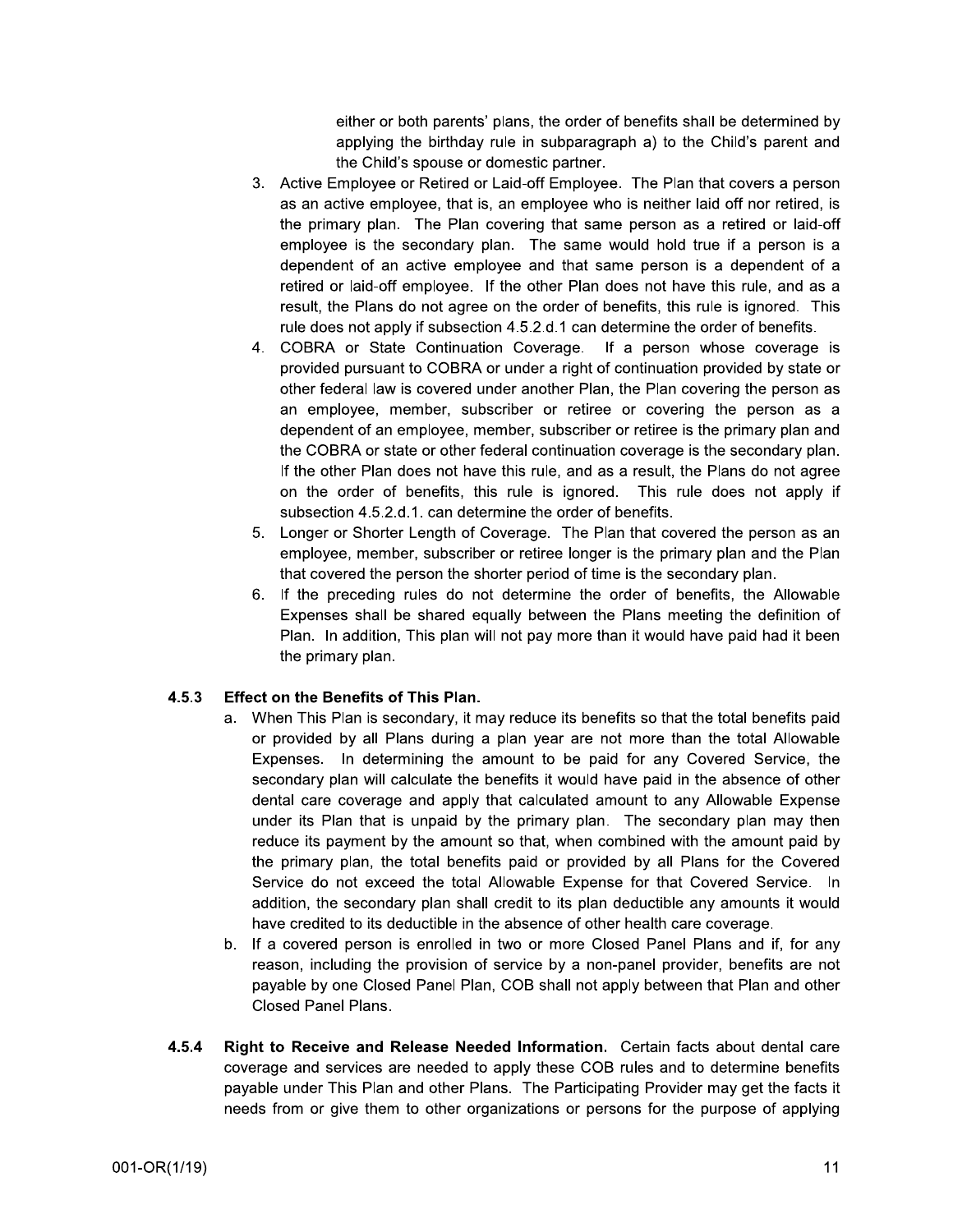these rules and determining benefits payable under This Plan and other Plans covering the person claiming benefits. The Participating Provider need not tell, or get the consent of, any person to do this. Each person claiming benefits under This Plan must give the Participating Provider any facts it needs to apply those rules and determine benefits payable.

- $4.5.5$ Facility of Payment. A payment made under another Plan may include an amount that should have been paid under This Plan. If it does, the Participating Provider may pay that amount to the organization that made that payment. That amount will then be treated as though it were a benefit paid under This Plan. The Participating Provider will not have to pay that amount again. The term "payment made" includes providing benefits in the form of services, in which case "payment made" means the Reasonable Cash Value of the benefits provided in the form of services.
- 4.5.6 Right of Recovery. If the amount of the payments made by the Participating Provider is more than it should have paid under this COB provision, it may recover the excess from one or more of the persons it has paid or for whom it has paid; or any other person or organization that may be responsible for the benefits or services provided for the covered person. The "amount of the payments made" includes the Reasonable Cash Value of any benefits provided in the form of services.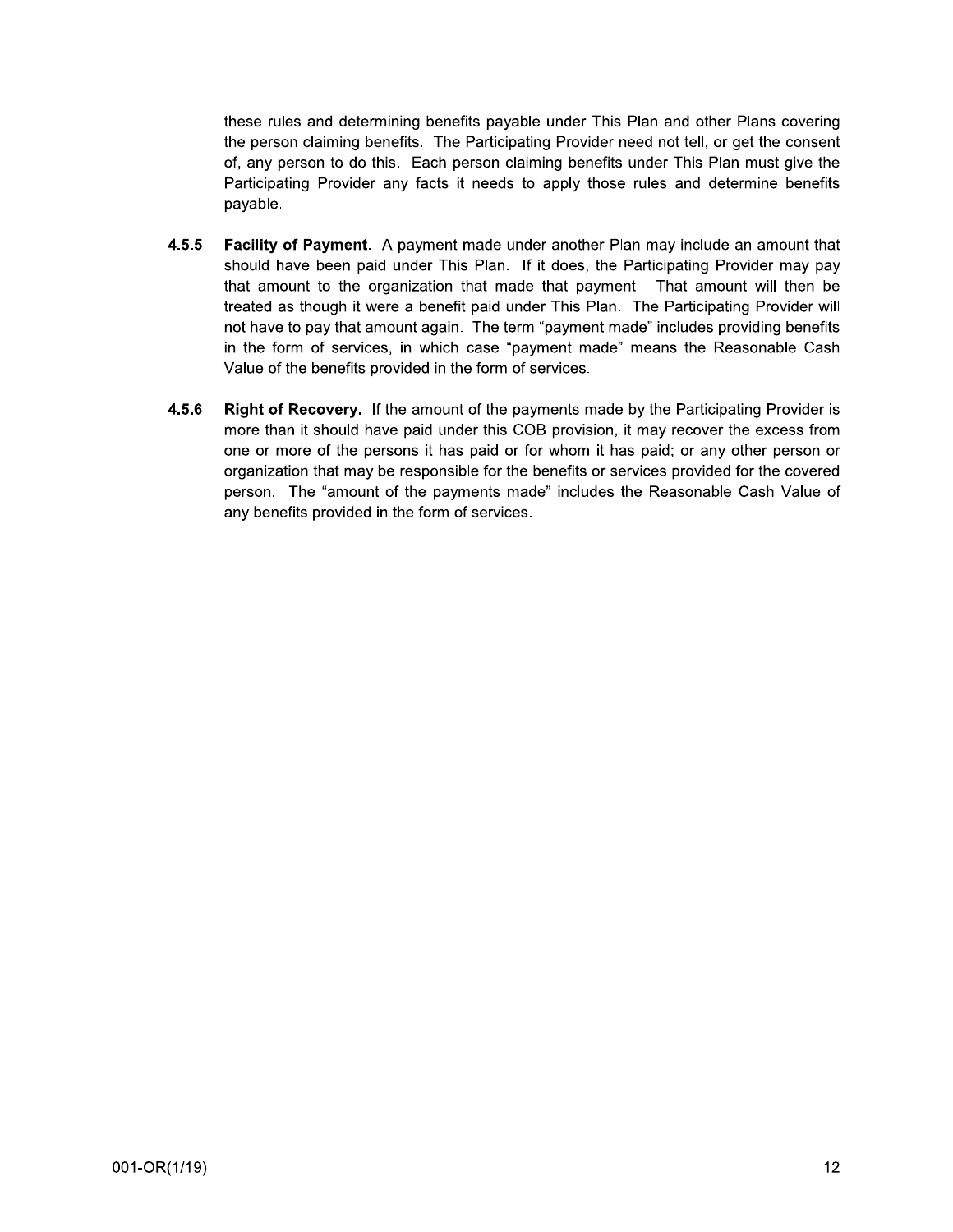## **Section 5 Exclusions and Limitations**

- $5.1$ **Exclusions.** The Company does not provide benefits for any of the following conditions, treatments, services, or for any direct complications or consequences thereof. The Company does not provide benefits for excluded services even if approved, prescribed, or recommended by a Participating Provider.
	- $5.1.1$ Bridges, crowns, dentures, or prosthetic devices requiring multiple treatment dates or fittings, if the prosthetic item is installed or delivered more than 60 days after termination of coverage.
	- $5.1.2$ The completion or delivery of treatments or services initiated prior to the effective date of coverage under this Contract, including the following:
		- a. Endodontic services and prosthetic services;
		- b. An appliance or modification of one, if an impression for it was made prior to the effective date of coverage under this Contract; or
		- c. A crown, bridge, or cast or processed restoration, if the tooth was prepared prior to the effective date of coverage under this Contract.

Such services are the liability of the Enrollee, prior dental plan, and provider.

- $5.1.3$ Endodontic therapy completed more than 60 days after termination of coverage.
- $5.1.4$ Exams or consultations needed solely in connection with a service that is not covered.
- $5.1.5$ Experimental or Investigational services and related exams or consultations.
- $5.1.6$ Full mouth reconstruction, including the extensive restoration of the mouth with crowns, bridges, or implants; and occlusal rehabilitation, including crowns, bridges, or implants used for the purpose of splinting, altering vertical dimension, restoring occlusions or correcting attrition, abrasion, or erosion.
- $5.1.7$ General anesthesia or moderate sedation.
- $5.1.8$ Hospitalization care outside of a dental office for dental procedures, physician services, or facility fees, except as covered under Section 5.2.5.
- $5.1.9$ Nightguards.
- 5.1.10 Orthognathic surgery.
- 5.1.11 Personalized restorations.
- 5.1.12 Plastic, reconstructive, or cosmetic surgery and other services, which are primarily intended to improve, alter, or enhance appearance.
- 5.1.13 Prescription and over-the-counter drugs and pre-medications.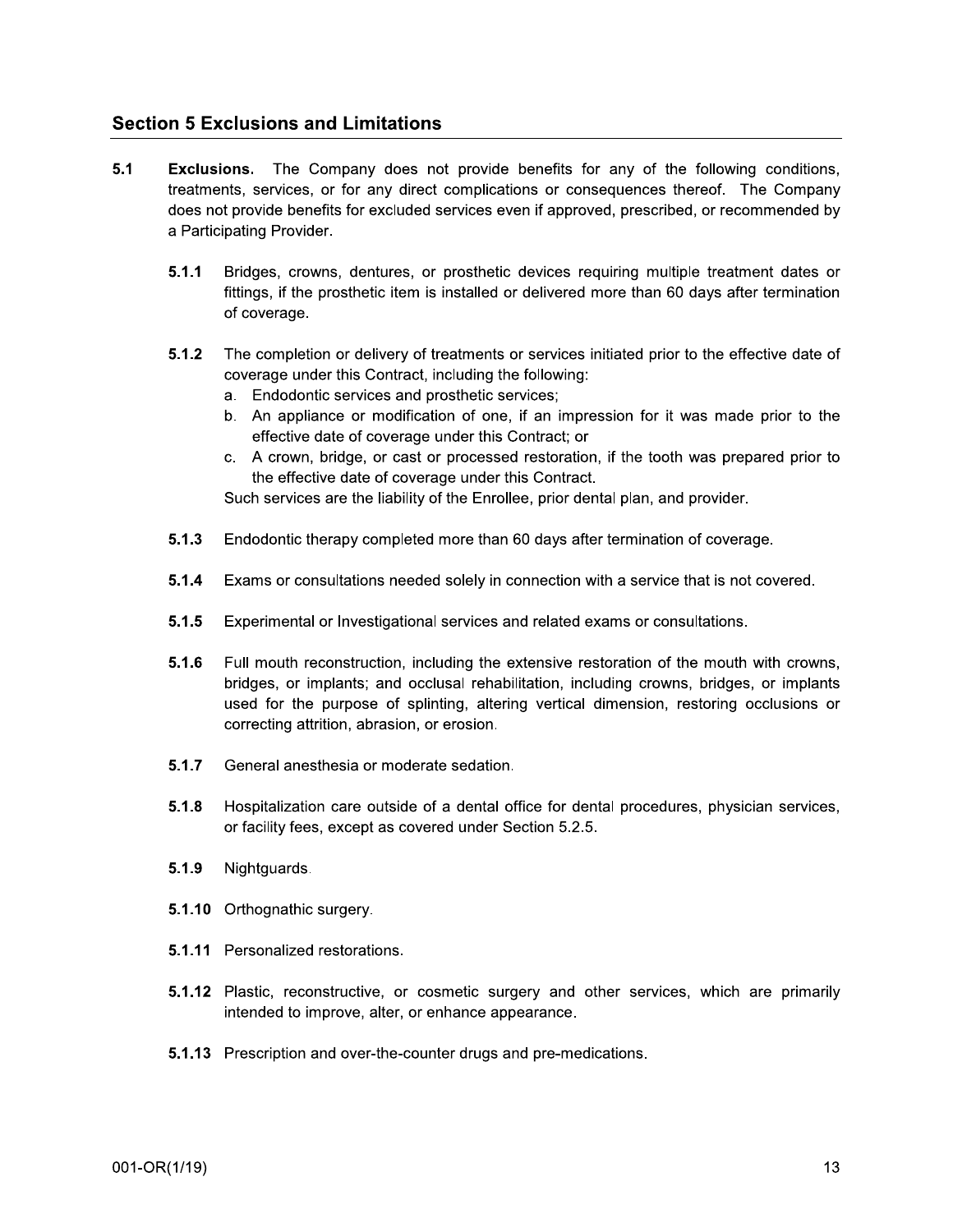- 5.1.14 Provider charges for a missed appointment or appointment cancelled without 24 hours prior notice.
- 5.1.15 Replacement of dental appliances that are damaged due to abuse, misuse, or neglect.
- 5.1.16 Replacement of lost, missing, or stolen dental appliances.
- 5.1.17 Replacement of sound restorations.
- 5.1.18 Services and related exams or consultations that are not within the prescribed treatment plan or are not recommended and approved by the Participating Provider.
- 5.1.19 Services and related exams or consultations to the extent they are not necessary for the diagnosis, care, or treatment of the condition involved.
- 5.1.20 Services by any person other than a Dentist, Denturist, hygienist, or dental assistant within the scope of his or her license.
- **5.1.21** Services for the diagnosis or treatment of temporomandibular joint disorders.
- 5.1.22 Services for the treatment of an injury or disease that is covered under workers' compensation or that are an employer's responsibility.
- 5.1.23 Services for the treatment of injuries sustained while practicing for or competing in a professional athletic contest of any kind.
- **5.1.24** Services for the treatment of intentionally self-inflicted injuries.
- 5.1.25 Services for which coverage is available under any federal, state, or other governmental program, unless required by law.
- **5.1.26** Services that are not listed as covered in the appendices.
- 5.1.27 Services where there is no evidence of pathology, dysfunction, or disease other than covered preventive services.

### $5.2$ Limitations.

- $5.2.1$ Alternate Services. If alternative services can be used to treat a condition, the service recommended by the Participating Provider is covered. If the Enrollee elects a service that is more costly than the service the Participating Provider has approved, the Enrollee is responsible for the Copayment for the recommended covered service plus the cost differential between the Reasonable Cash Value of the recommended service and the Reasonable Cash Value of the more costly requested service.
- $5.2.2$ **Congenital Malformations.** Services listed in Appendix A which are provided to correct congenital or developmental malformations of the teeth and supporting structure will be covered if primarily for the purpose of controlling or eliminating infection, controlling or eliminating pain, or restoring function.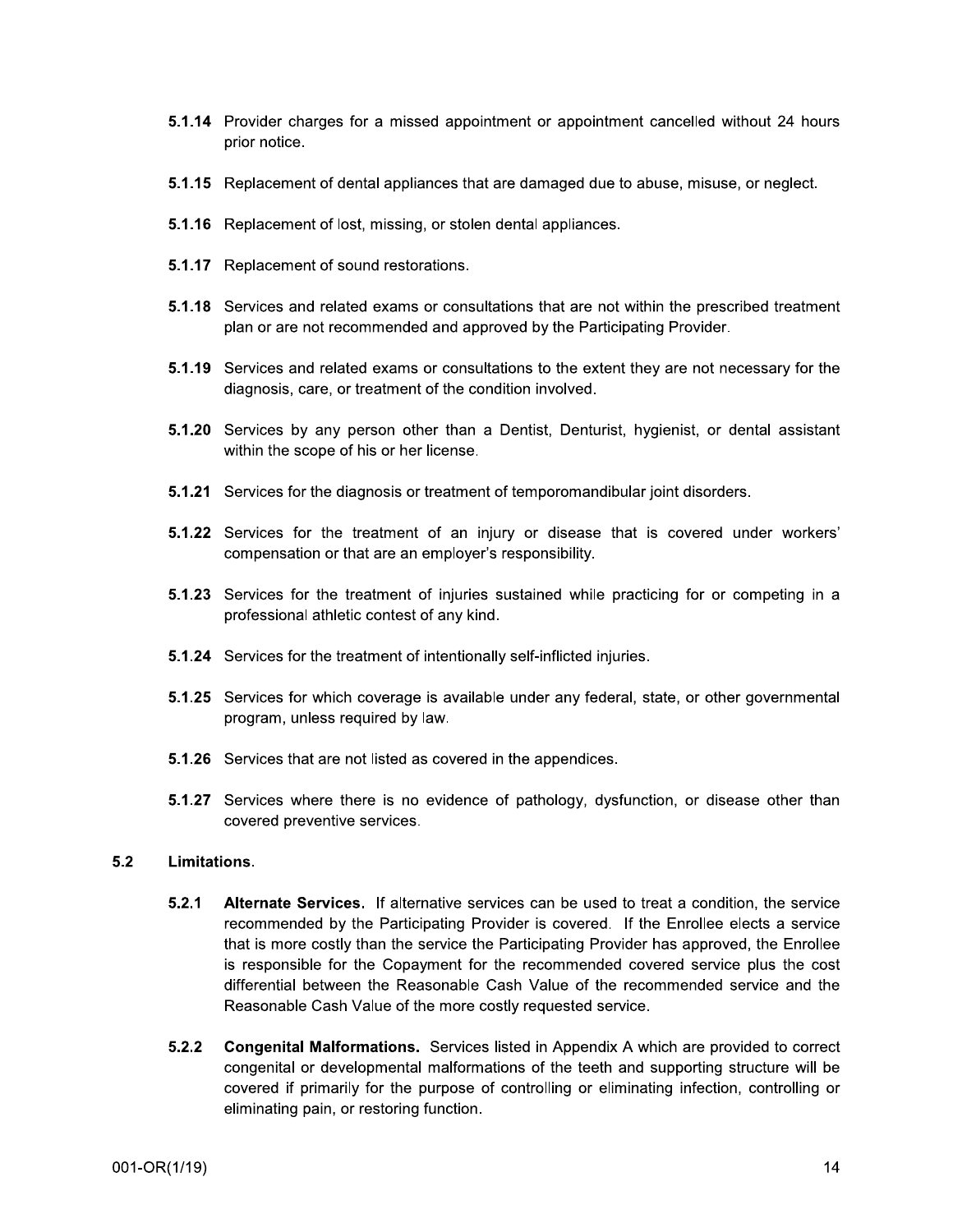$5.2.3$ Crown, cast, or other indirect fabricated restorations are covered only if dentally necessary or if recommended by the Participating Provider. Dentally necessary means it is treatment for decay, traumatic injury or substantial loss of tooth structure undermining one or more cusps and the tooth cannot be restored with a direct restorative material or the tooth is an abutment to a covered partial denture or fixed bridge.

### $5.2.4$ **Endodontic Retreatment.**

- a. When initial root canal therapy was performed by a Participating Provider, the retreatment of such root canal therapy will be covered as part of the initial treatment for the first 24 months. After that time, the applicable Copayments will apply as identified in Appendix A.
- b. When the initial root canal therapy was performed by a Non-Participating Provider, the retreatment of such root canal therapy by a Participating Provider will be subject to the applicable Copayments identified in Appendix A.
- Hospital Setting. The services provided by a Dentist in a hospital setting are covered if  $5.2.5$ the following criteria are met:
	- a. A hospital or similar setting is medically necessary;
	- b. The services are authorized in writing by the Participating Provider;
	- c. The services provided are the same services that would be provided in a dental office; and
	- d. The applicable Copayments as specified in Appendix A are paid.
- $5.2.6$ **Replacements.** The replacement of an existing denture, crown, inlay, onlay, or other prosthetic appliance is covered if the appliance is more than 5 years old and replacement is dentally necessary due to one of the following conditions:
	- a. A tooth within an existing denture or bridge is extracted;
	- b. The existing denture, crown, inlay, onlay, or other prosthetic appliance or restoration cannot be made serviceable; or
	- c. The existing denture was an immediate denture to replace one or more natural teeth extracted while covered under this Contract, and replacement by a permanent denture is necessary.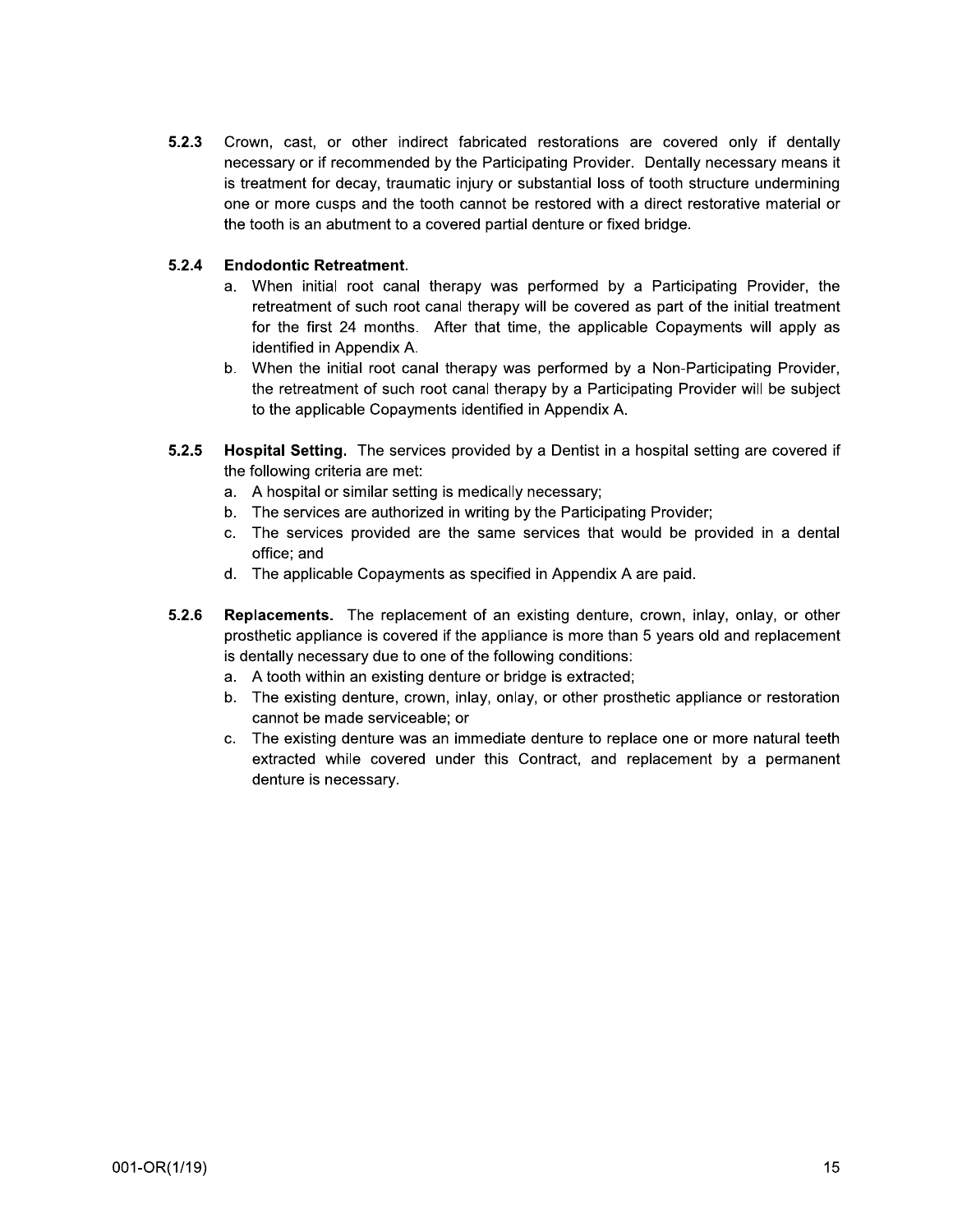## **Section 6 Termination**

- $6.1$ Termination of Contract. The Policyholder shall promptly notify all Enrollees of the termination of this Contract. This Contract will terminate on the earliest of the following:
	- $6.1.1$ On this Contract's anniversary date if the Policyholder or the Company provides the other party with 90 days' prior written notice.
	- $6.1.2$ On the last day of any month if the Policyholder provides the Company with 90 days' prior written notice and remits the entire Premium amount due for the time period prior to the termination date.
	- $6.1.3$ On the last day of the last month for which the Premium is paid and accepted by the Company, if the payment of the Premium is not received by the end of the grace period specified in Section 3.
	- $6.1.4$ On the last day of the last month following the date the Policyholder ceases to meet the eligibility, participation, group size, contribution, and other terms of agreement between the Company and the Policyholder.
	- $6.1.5$ On the date of written notice if there is legal cause for termination.
- $6.2$ Termination of Coverage. Coverage for Enrollees will terminate on the earliest of the following:
	- $6.2.1$ On the date this Contract is terminated.
	- $6.2.2$ On the last day of the month for which the Premium is paid, if the Premium is not received at the end of the grace period as specified in Section 3.
	- $6.2.3$ On the last day of the month during which eligibility ends.
	- $6.2.4$ On the last day of the month with 30 days' prior written notice to the Enrollee of good cause for termination. Good cause includes, but is not limited to, a documented inability to establish or maintain an appropriate provider-patient relationship with the Participating Provider, threats or abuse towards a Participating Provider, office staff, or other patients, or nonpayment of Copayments.
	- $6.2.5$ If coverage terminates for the Member, it will terminate for the Dependents covered under the Member.
- $6.3$ False Statements. False statements or withholding information, with intent to affect eligibility or enrollment, affect the risks assumed by the Company, or mislead the Company into providing Covered Services it would not have otherwise provided, is a material breach of this Contract. Any ineligible person mistakenly enrolled will not be entitled to Covered Services. The Company is entitled to repayment for the Reasonable Cash Value of the Covered Services provided during the period of ineligibility from the ineligible person and any person responsible for making false statements.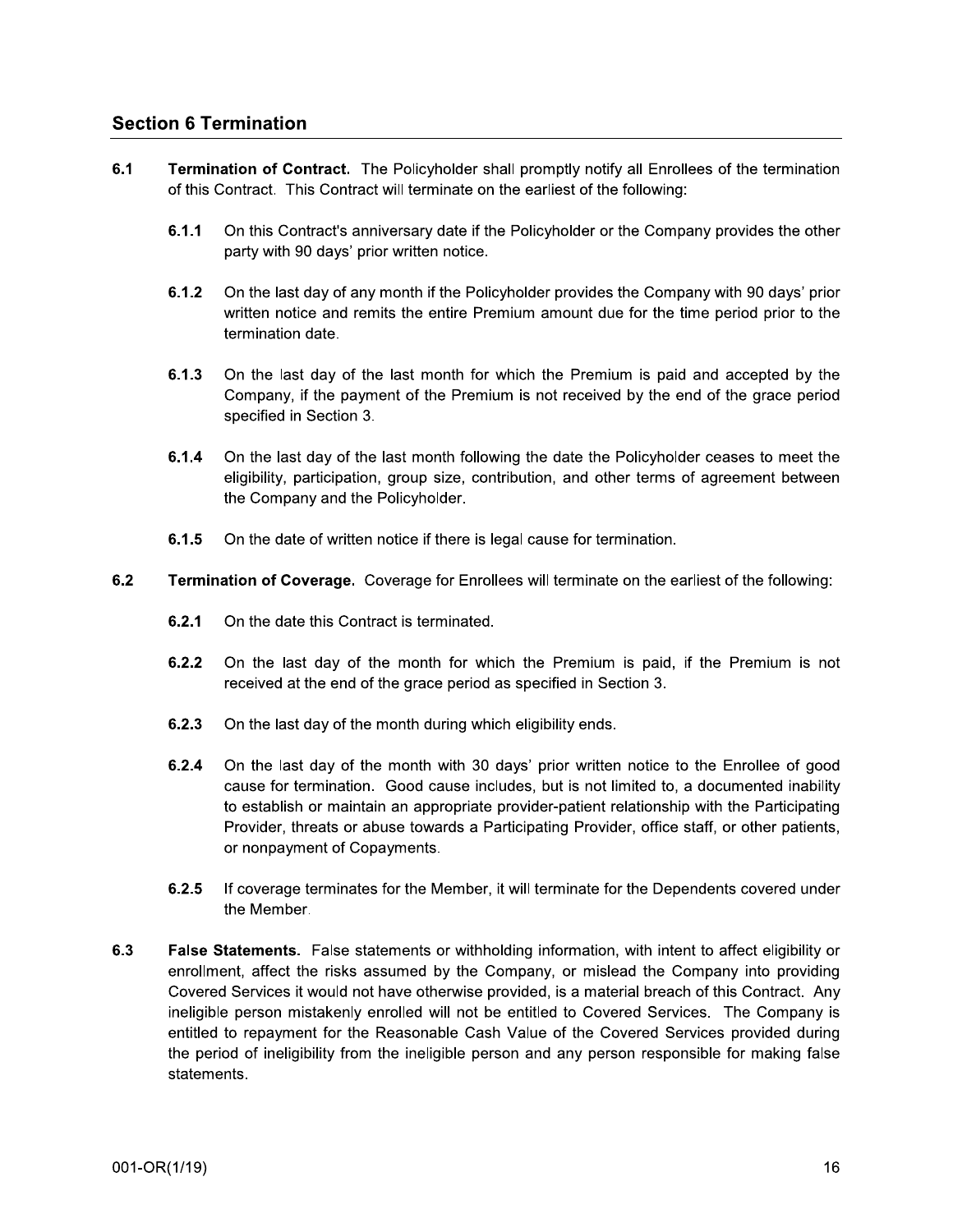- $6.4$ Cessation of Benefits. No person is entitled to Covered Services after termination of this Contract. Termination of this Contract ends all obligations of the Company to provide Covered Services, even if the Enrollee was receiving treatment while this Contract was in force or needs treatment for any existing condition, except as specified otherwise.
- $6.5$ **Continuation Rights.** The Policyholder agrees to notify all Enrollees of their rights to continuation of coverage and administer continuation of coverage in accordance with state and federal laws. For more information regarding continuation rights, Enrollees should contact the Policyholder.
	- $6.5.1$ Coverage may be continued during a temporary, employer Leave of Absence. approved leave of absence for up to 3 months.
	- $6.5.2$ Federal or State-Mandated Continuation Coverage. Coverage for Enrollees may continue during a leave of absence taken in accordance with applicable federal or statemandated leave or continuation of coverage laws. This includes, but is not limited to continuation of coverage for a legally separated, divorced, or surviving spouse age 55 or over and any eligible Children whose coverage under this Contract otherwise would terminate due to the legal separation, divorce, or death, as required under Oregon state law.
	- $6.5.3$ **COBRA.** Under the Consolidated Omnibus Budget Reconciliation Act of 1985 (COBRA), as amended, certain circumstances, called qualifying events, give Members and some Dependents the right to continue coverage beyond the time it ordinarily would end. Federal law governs COBRA continuation rights and obligations. The Policyholder is responsible for administering COBRA continuation coverage.
	- $6.5.4$ Labor Disputes. If a Member's compensation is suspended or terminated as the result of a strike, lockout, or other labor dispute, coverage may continue for up to 6 months if the Member pays the Premium to the Policyholder as it becomes due, including the Policyholder's portion, if any. The Policyholder shall notify the Member in writing of the right to continue coverage. The Premium rates during a work stoppage are equal to the Premium rates in place before the work stoppage. The Company may change the Premium rates according to the provisions of this Contract. Coverage will terminate on the earliest of the following events:
		- a. The last day of the month for which the Premium is paid, if the Premium is unpaid at the end of the grace period.
		- b. The last day of the  $6<sup>th</sup>$  month, following the date the work stoppage began.
		- $C<sub>1</sub>$ The last day of the month after the Member begins full-time employment with another employer.
		- d. The date of termination of this Contract.
	- $6.5.5$ If coverage ends because continuation rights expire, coverage may reinstate pursuant to applicable federal or state law, if the Member satisfies the applicable eligibility and enrollment requirements.
- 6.6 Reinstatement. The probationary period is waived for employees who are rehired no later than 30 days after employment terminates. The probationary period is waived for Members who become ineligible for coverage due to a reduction of work hours, if the employee becomes eligible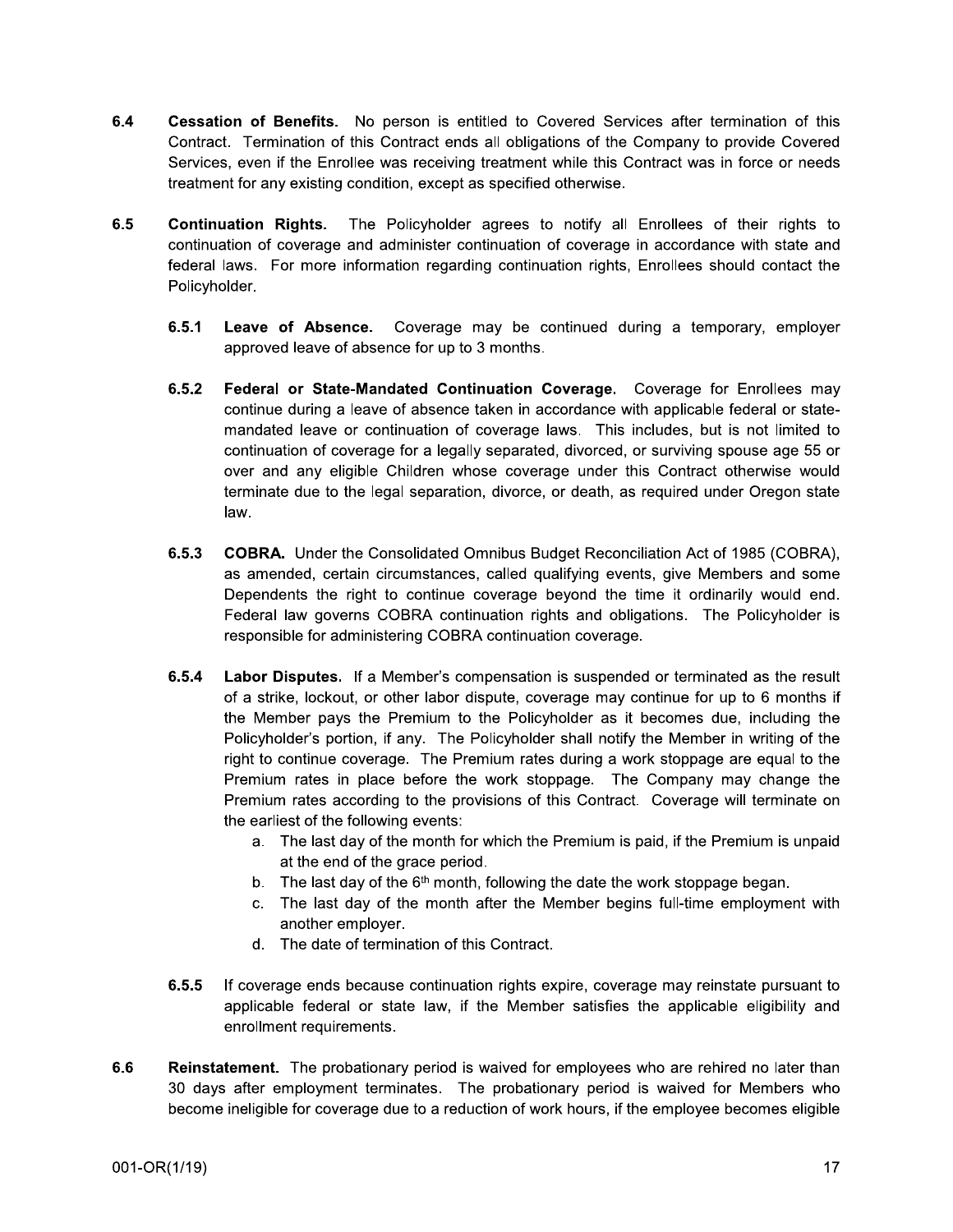again no later than 30 days after the date coverage was terminated. Coverage will begin on the first day of the month following or coinciding with the date of re-hire or re-eligibility for coverage.

- $6.7$ **Extension of Benefits.** Benefits for the following services that require multiple appointments may extend after coverage ends. Enrollees who are terminated for good cause or failure to pay the Premium are not eligible for an extension of benefits.
	- $6.7.1$ Crowns or Bridges. Adjustments for crowns or bridges will be covered for up to 6 months after placement if the final impressions are taken prior to termination and the crown or bridge is placed no later than 60 days after termination.
	- $6.7.2$ Removable Prosthetic Devices. Adjustments for removable prosthetic devices will be covered for up to 6 months after placement if final impressions are taken prior to termination and the prosthesis is delivered no later than 60 days after termination. Laboratory relines are not covered after termination.
	- $6.7.3$ **Immediate Dentures.** The delivery of immediate dentures will be covered if final impressions are taken prior to termination and the immediate dentures are delivered no later than 60 days after termination. If coverage terminates prior to the extraction of teeth, the extractions will not be covered.
	- $6.7.4$ **Root Canal Therapy.** The completion of root canal therapy will be covered if the root canal is started prior to termination and treatment is completed no later than 60 days after termination. Pulpal debridement is not a root canal start. If the root canal requires retreatment after 60 days from termination of coverage, retreatment will not be covered. Restorative work following root canal therapy is a separate procedure and not covered after termination.
	- $6.7.5$ **Extractions.** Post-operative checks are covered for 60 days from the date of the extraction for extractions performed prior to termination. If teeth are extracted in preparation for a prosthetic device and coverage terminates prior to the final impressions, coverage for the prosthetic device will not be extended. Extractions are a separate procedure from prosthetic procedures.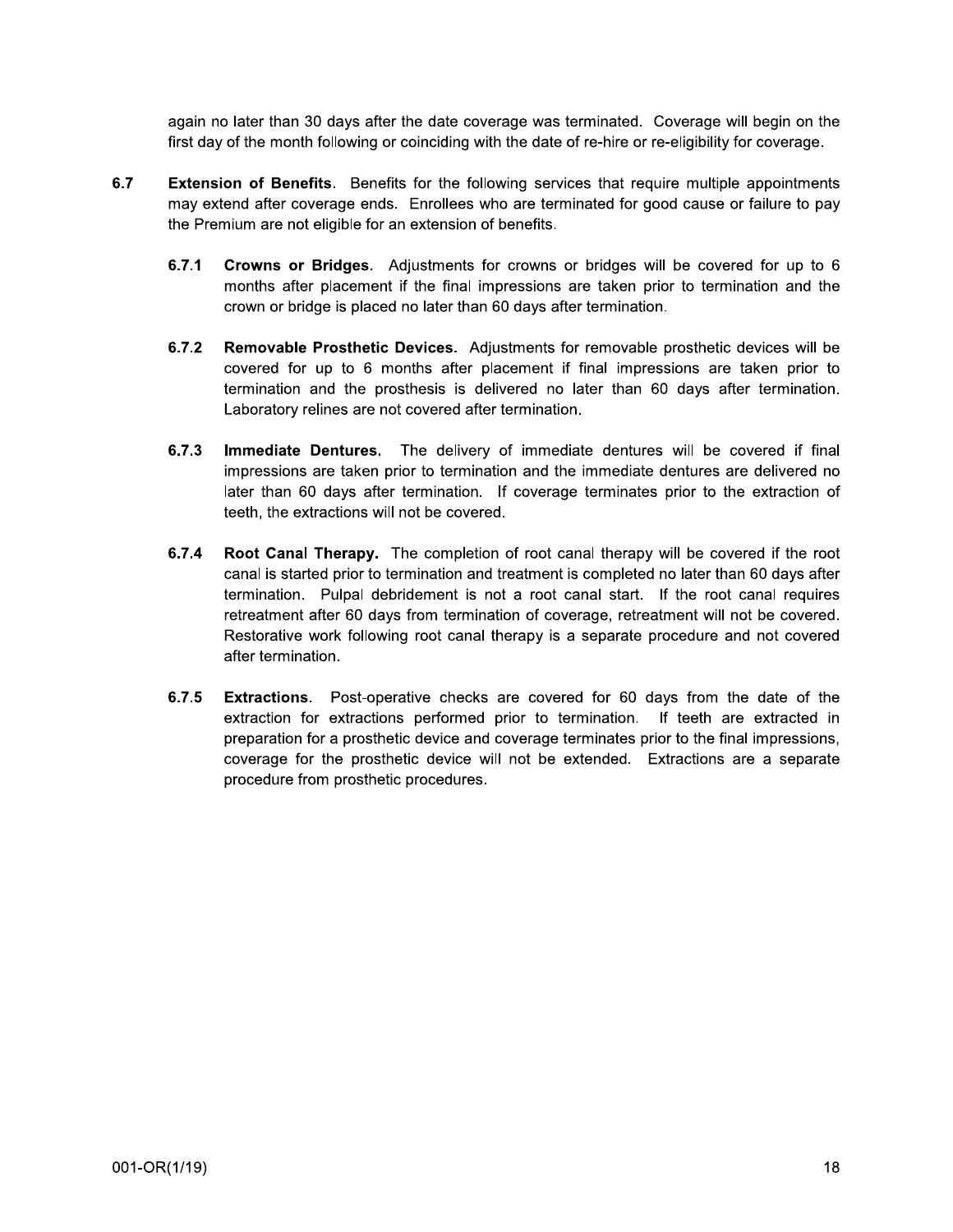## **Section 7 General Provisions**

- $7.1$ Policyholder Duties. Prior to the first day of each month, the Policyholder shall furnish the Company with the information reasonably required to administer benefits using the Company's approved forms or electronic formats. The Company will rely on such information to provide benefits to Enrollees. The Policyholder shall collect enrollment forms and verify Enrollees satisfy all applicable eligibility requirements. Upon reasonable advance request, the Company retains the right to audit payroll and other records to verify eligibility, participation, group size, Premium contribution, and other terms of agreement.
- $7.2$ Subrogation. Covered Services for the diagnosis or treatment of an injury or disease, which is possibly caused by a third party, are provided solely to assist the Enrollee. By providing Covered Services, the Company and the Participating Provider are not acting as volunteers and are not waiving any right to reimbursement or subrogation.
	- $7.2.1$ If the Company and Participating Provider provide Covered Services for the treatment of an injury or disease, which is possibly caused by a third party, it will:
		- a. Be subrogated to the rights of the Enrollee to recover the Reasonable Cash Value of the Covered Services provided; and
		- b. Have security interests in any damage recoveries to the extent of all payments made or the Reasonable Cash Value of the Covered Services provided, subject to the limitations specified below.
	- As a condition of receiving Covered Services, the Enrollee shall:  $7.2.2$ 
		- Provide the Company and Participating Provider with the name and address of the  $\mathbf{a}$ parties liable, all facts known concerning the injury, and other information as reasonably requested;
		- b. Hold in trust any damage recoveries until the final determination or settlement is made and to execute a trust agreement guaranteeing the Company's and Participating Provider's subrogation rights; and
		- c. Take all necessary action to seek and obtain recovery to reimburse the Company and Participating Provider for the Reasonable Cash Value of the Covered Services.
	- $7.2.3$ The Enrollee is entitled to be fully compensated for the loss. After the Enrollee has been fully compensated for the loss, the Company and Participating Provider are entitled to the remaining proceeds of any settlement or judgment that results in a recovery from the third party or third party's insurer(s) up to the Reasonable Cash Value of the Covered Services provided.
	- $7.2.4$ Services payable under any motor vehicle medical, motor vehicle no-fault, underinsured or uninsured motorist, personal injury protection, homeowner's, commercial premises coverage, workers' compensation, or other similar contract or insurance are not covered.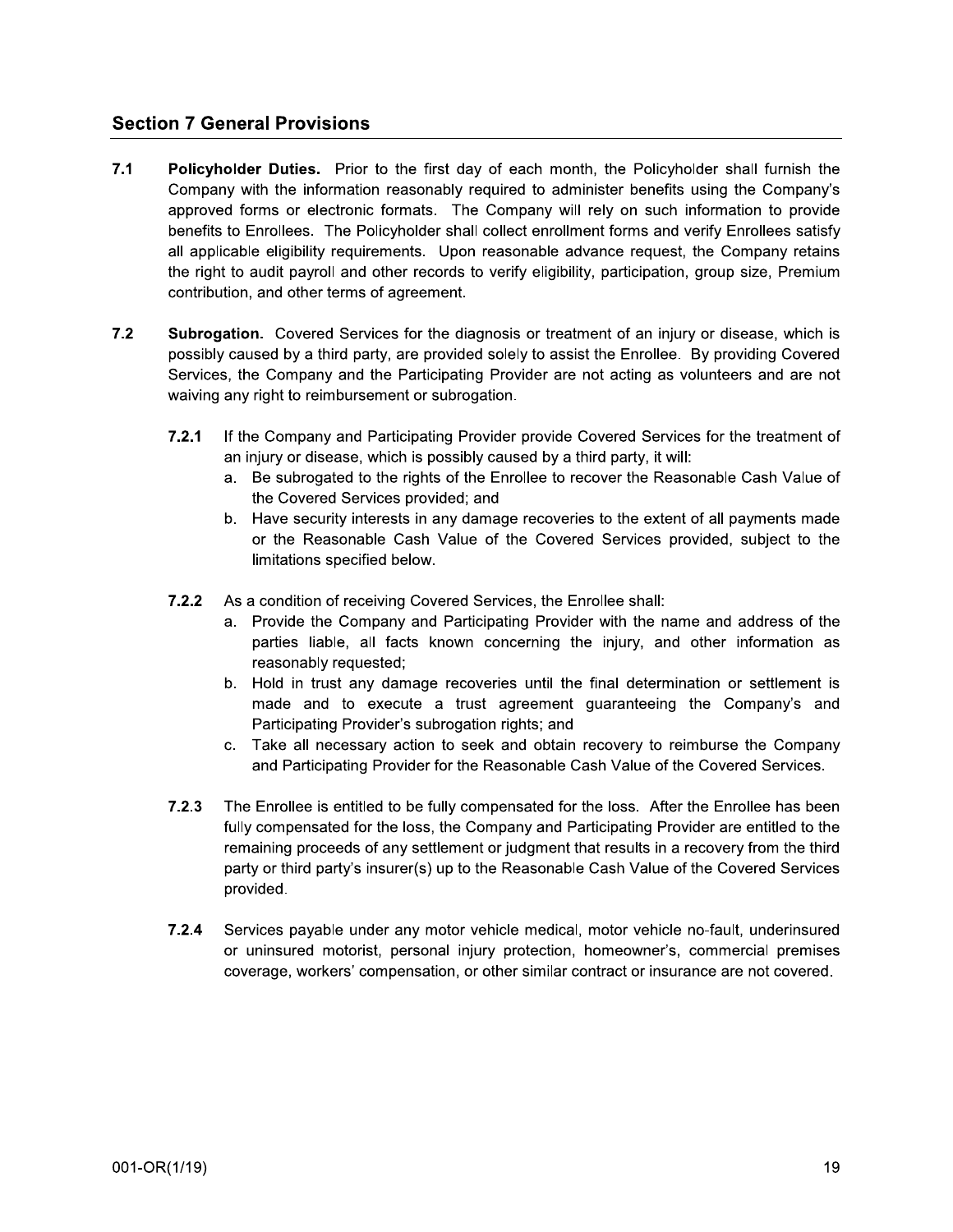### $7.3$ **Complaints, Grievances, and Appeals.**

### $7.3.1$ **Complaints.**

- a. Enrollees are encouraged to discuss matters regarding service, care, or treatment with the Participating Provider and Participating Provider's staff. Most complaints can be resolved with the Participating Provider and Participating Provider's staff.
- b. If the Enrollee requests a specific service, the Participating Provider will use his/her judgment to determine if the service is dentally necessary. The Participating Provider will recommend the most appropriate course of treatment.
- c. Enrollees may also contact the Member Services Department with questions or complaints.

Willamette Dental Insurance, Inc. Attn: Member Services 6950 NE Campus Wav Hillsboro, OR 97124-5611 1.855.4DENTAL (1-855-433-6825)

d. If the Enrollee is unsatisfied after discussing with the Participating Provider, Participating Provider's staff, or Member Services Department, grievance and appeal procedures are available.

### $7.3.2$ Grievances.

- a. A grievance is a written complaint expressing dissatisfaction with a service provided by the Company or other matters related to this Contract. The Enrollee should outline his/her concerns and specific request in writing. The Enrollee may submit comments, documents, and other relevant information. Grievances must be submitted to the Member Services Department no later than 180 days after the event occurred.
- b. The Company will review the grievance and all information submitted. The Company will provide a written reply no later than 30 days after receipt. If additional time is needed, the Company will provide written notification of the reason for the delay and the extension of time allowed, per applicable state and federal laws. If the grievance involves:
	- 1. A preauthorization, the Company will provide a written reply no later than 15 days after the receipt of a written grievance.
	- 2. Services deemed Experimental or Investigational, the Company will provide a written reply no later than 20 working days after the receipt of a written grievance.
	- 3. Services not yet provided for an alleged Dental Emergency, the Company will provide a reply no later than 72 hours of the receipt of a written grievance.
- If the grievance is denied, the written reply will include information about the basis for the decision, how to appeal, and other disclosures as required under state and federal laws.

### $7.3.3$ Appeals.

a. An appeal is a request for review of a denial, reduction, or termination of, or a failure to provide or make payment, in whole or in part, for a Covered Service. Appeal request must be submitted in writing to the Member Services Department no later than 180 days after the date of the denial, reduction, or termination of, or a failure to provide or make payment, in whole or in part, for a Covered Service. The Enrollee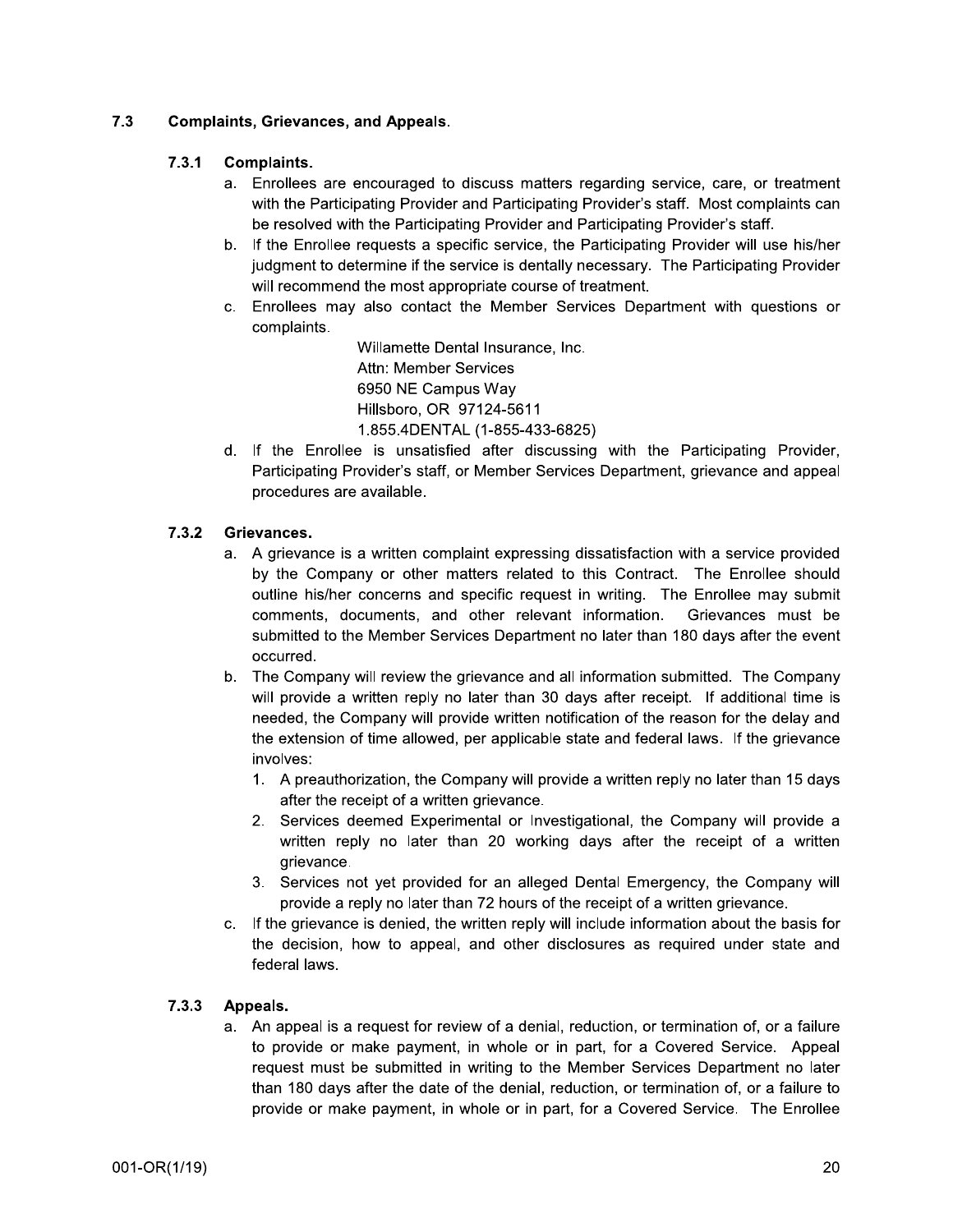should indicate the reason for the appeal and may include written comments, documents, records, or any relevant information.

- b. The Company will review the appeal and all information submitted. The Company will provide a written reply no later than 60 days after the receipt of a written request for an appeal. If the appeal involves:
	- 1. A preauthorization, the Company will provide a written reply no later than 30 days after the receipt of a written request for an appeal.
	- 2. Services deemed Experimental or Investigational, the Company will provide a written reply no later than 20 working days after the receipt of a written request for an appeal.
	- 3. Services not yet provided for an alleged Dental Emergency, the Company will provide a reply no later than 72 hours after the receipt of a written request for an appeal.
- c. If the appeal is denied, the written reply will include the basis for the decision and other disclosures as required under state and federal laws.
- $7.3.4$ Authorized Representative. Enrollees may authorize another person to represent the Enrollee and to whom the Company can communicate regarding a specific grievance or appeal. The authorization must be in writing and signed by the Enrollee. The appeal process for an appeal submitted by a representative of the Enrollee will not commence until this authorization is received. If the written authorization is not received by the Company, the grievance or appeal will be closed.
- $7.4$ Rights Not Transferable. The benefits of this Contract are not transferable.
- $7.5$ Modification of Contract. No modification of this Contract is binding upon the Company unless it is in writing and signed by an officer of the Company.
- 7.6 **Force Majeure.** If due to circumstances not within the Company's reasonable control, including but not limited to, major disaster, labor dispute, complete or partial destruction of facilities, disability of a material number of the Participating Providers, or similar causes, the provision of Benefits available under this Contract is delayed or rendered impractical, the Company and its affiliates shall not have any liability or obligation on account of such delay or failure to provide benefits, except to refund the amount of the unearned advanced Premiums held by the Company on the date such event occurs. The Company is required to make a good-faith effort to provide benefits, taking into account the impact of the event.
- $7.7$ State Law and Forum. This Contract is entered into and delivered in the State of Oregon. Oregon law will govern the interpretation of provisions of this Contract unless federal law supersedes.
- 7.8 Notice of Suit and Indemnification. The Policyholder shall promptly give the Company written notice of any lawsuit or other legal proceedings arising under this Contract. The Policyholder is liable for its own negligent, intentional, or wrongful acts or omissions, and those of any person authorized to act on behalf of the Policyholder, arising from, or connected with, the administration of this Contract. The Policyholder shall indemnify the Company against all contractual or extracontractual requests for reimbursement, demands, losses, costs and expenses, including interest, penalties, and attorney's fees, which the Company may incur as a result of the Policyholder's negligent, intentional, or wrongful acts.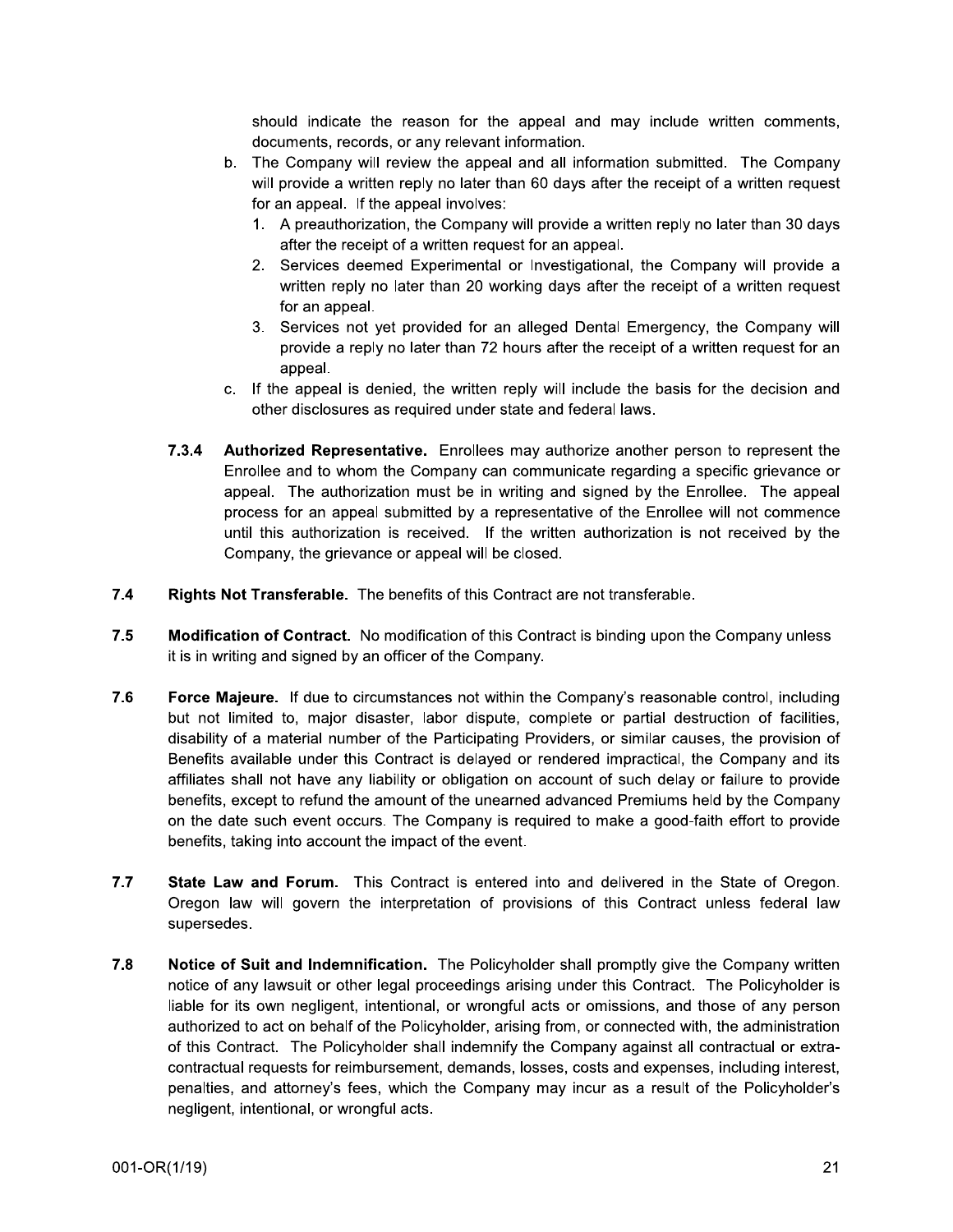- 7.9 Waiver and Severability. If the Company does not enforce a provision of this Contract, it will not constitute a waiver of that or any other provision at any time in the future. If any provision of this Contract is declared unenforceable by a court having jurisdiction, the provision is ineffective only to the extent declared unenforceable. The remainder of the provision and all other provisions of this Contract shall continue in full force and effect.
- $7.10$ Notices. Notices required by this Contract must be in writing and sent by first-class United States Mail, overnight delivery service, personal delivery, or electronic mail. Notices are deemed given when deposited in the United States mail, delivered in person, or sent via email. Notices will be addressed to the Policyholder at his/her last address appearing in the records of the Company, or addressed to the Company at: 6950 NE Campus Way, Hillsboro, OR 97124-5611.
- $7.11$ Certificates. The Company will provide to the Policyholder for delivery to each Member a Certificate of Coverage summarizing the essential features of this Contract. If coverage changes by an amendment or endorsement to this Contract, the Company will provide the Policyholder with a notice for distribution to Members for attachment to the Certificate of Coverage. In addition, the Company will make available to the Policyholder a list of the Participating Provider offices.
- $7.12$ Clerical Error. Clerical errors will not invalidate coverage or extend coverage. Upon discovery of an error, the Premiums, Copayments, or fees will be adjusted. The Company may revise any contractual document issued in error.
- $7.13$ Statements. All statements made by applicants, the Policyholder or an insured person are representations which the Company may rely upon. Statements made for acquiring insurance shall not void the insurance or reduce benefits, unless contained in a written instrument signed by the Policyholder or the insured person.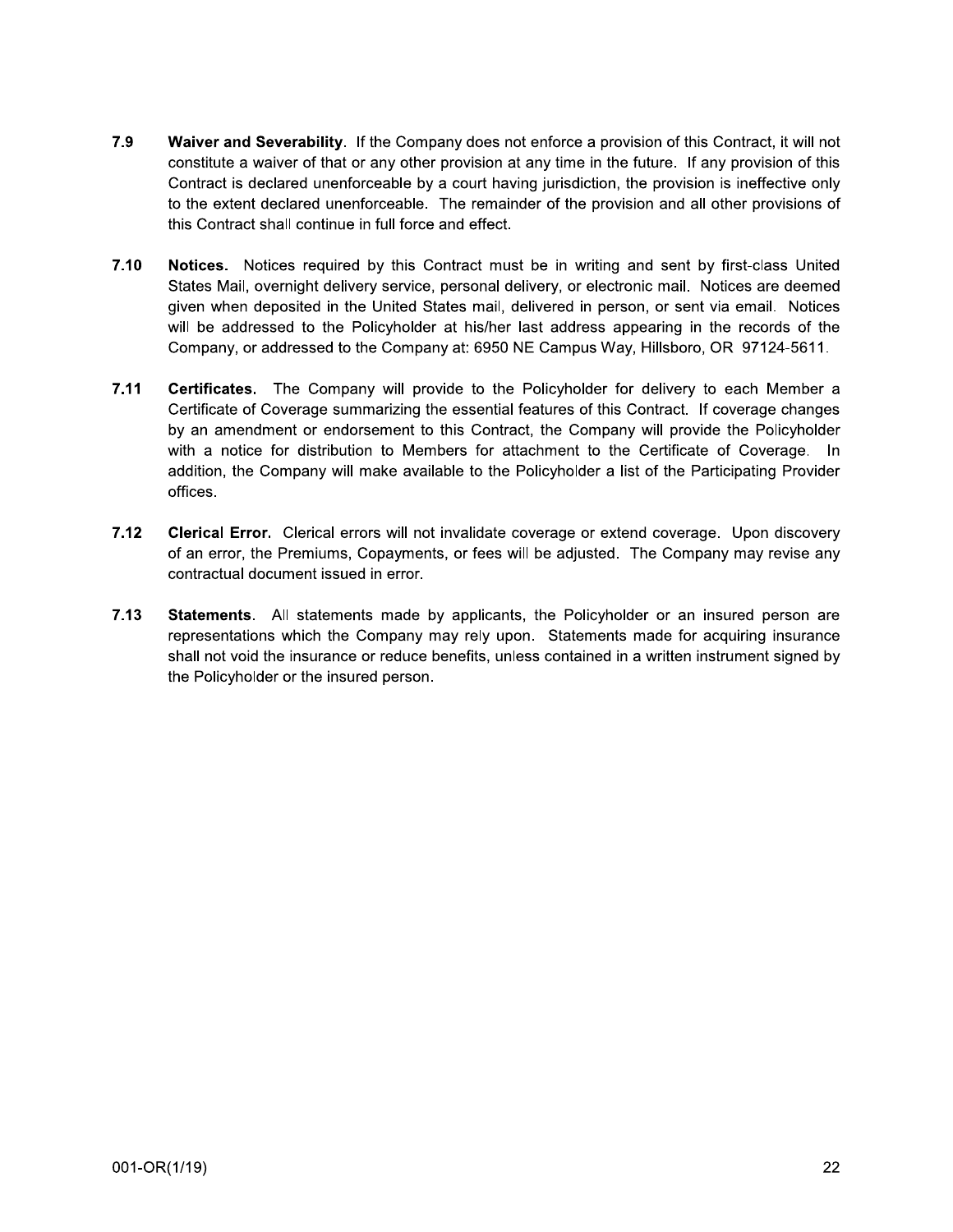| <b>Appendix A - Schedule of Covered Services and Copayments</b> |  |
|-----------------------------------------------------------------|--|
|                                                                 |  |
| <b>Office Visit Copayments</b>                                  |  |
|                                                                 |  |
|                                                                 |  |

| <b>Office Visit Copayments</b>                                                                 |                      |
|------------------------------------------------------------------------------------------------|----------------------|
|                                                                                                |                      |
|                                                                                                |                      |
| Code<br><b>Procedure</b>                                                                       | <b>Enrollee Pays</b> |
| 1. Diagnostic and Preventive Services                                                          |                      |
| D0120 Periodic oral evaluation - established patient                                           | \$0                  |
| D0140 Limited oral evaluation - problem focused                                                | \$0                  |
| D0145 Oral evaluation for patient under 3 years of age and counseling with primary caregiver   | \$0                  |
| D0150 Comprehensive oral evaluation - new or established patient                               | \$0                  |
| D0160 Detailed & extensive oral evaluation - problem focused, by report                        | \$0                  |
| D0170 Re-evaluation - limited, problem focused (established patient; not post-operative visit) | \$0                  |
| D0180 Comprehensive periodontal evaluation - new or established patient                        | \$0                  |
| D0210 Intraoral - complete series of radiographic images                                       | \$0                  |
| D0220 Intraoral - periapical-first radiographic image                                          | \$0                  |
| D0230 Intraoral - periapical each additional radiographic image                                | \$0                  |
| D0240 Intraoral - occlusal radiographic image                                                  | \$0                  |
| D0250 Extra-oral - 2D projection radiographic image                                            | \$0                  |
| D0270 Bitewing - single radiographic image                                                     | \$0                  |
| D0272 Bitewings - two radiographic images                                                      | \$0                  |
| D0273 Bitewings - three radiographic images                                                    | \$0                  |
| D0274 Bitewings - four radiographic images                                                     | \$0                  |
| D0277 Vertical bitewings - 7 to 8 radiographic images                                          | \$0                  |
| D0330 Panoramic radiographic image                                                             | \$0                  |
| D0340 Cephalometric radiographic image                                                         | \$0                  |
| D0350 2D oral/facial photographic image obtained intraorally or extraorally                    | \$0                  |
| D0425 Caries susceptibility tests                                                              | \$0                  |
| D0460 Pulp vitality tests                                                                      | \$0                  |
| D0470 Diagnostic casts                                                                         | \$0                  |
| D1110 Prophylaxis - adult                                                                      | \$0                  |
| D1120 Prophylaxis - child                                                                      | \$0                  |
| D1206 Topical application of fluoride varnish                                                  | \$0                  |
| D1208 Topical application of fluoride - excluding varnish                                      | \$0                  |
| D1310 Nutritional counseling for control of dental disease                                     | \$0                  |
| D1320 Tobacco counseling for the control and prevention of oral disease                        | \$0                  |
| D1330 Oral hygiene instructions                                                                | \$0                  |
| D1351 Sealant - per tooth                                                                      | \$0                  |
| D1510 Space maintainer - fixed - unilateral                                                    | \$0                  |
| D1515 Space maintainer - fixed - bilateral                                                     | \$0                  |
| D1520 Space maintainer - removable - unilateral                                                | \$0                  |
| D1525 Space maintainer - removable - bilateral                                                 | \$0                  |
| D1550 Re-cement or re-bond of space maintainer                                                 | \$0                  |
| D1555 Removal of fixed space maintainer                                                        | \$0                  |

### Current Dental Terminology (CDT) © 2017 American Dental Association. All rights reserved.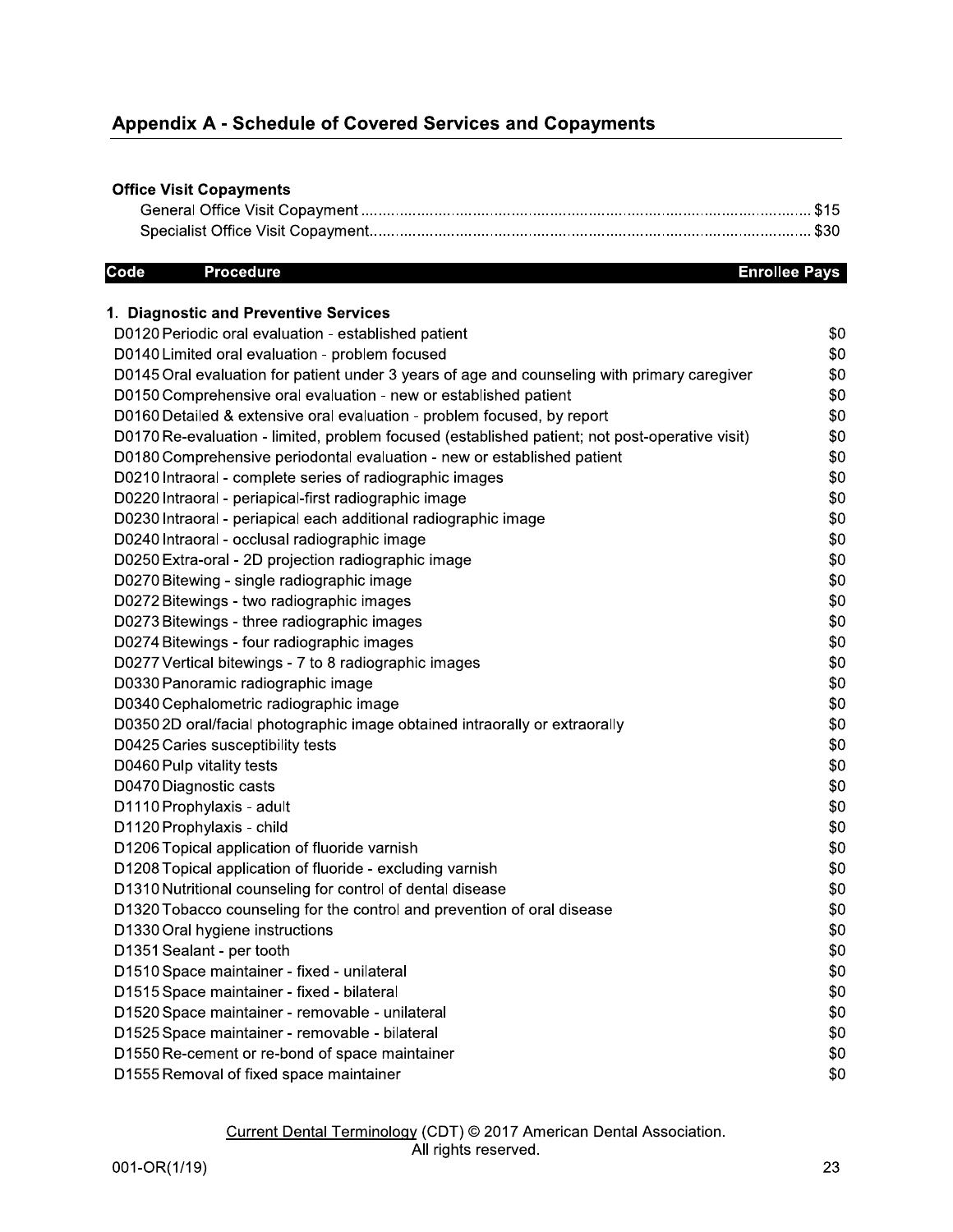## 2. Restorative Services

| D2140 Amalgam - 1 surface, primary or permanent                                       | \$10  |
|---------------------------------------------------------------------------------------|-------|
| D2150 Amalgam - 2 surfaces, primary or permanent                                      | \$10  |
| D2160 Amalgam - 3 surfaces, primary or permanent                                      | \$10  |
| D2161 Amalgam - 4 or more surfaces, primary or permanent                              | \$10  |
| D2330 Resin - based composite - 1 surface, anterior                                   | \$10  |
| D2331 Resin - based composite - 2 surfaces, anterior                                  | \$10  |
| D2332 Resin - based composite - 3 surfaces, anterior                                  | \$10  |
| D2335 Resin - based composite - 4 or more surfaces involving incisal angle (anterior) | \$10  |
| D2390 Resin - based composite crown, anterior                                         | \$10  |
| D2391 Resin - based composite - 1 surface, posterior                                  | \$10  |
| D2392 Resin - based composite - 2 surfaces, posterior                                 | \$10  |
| D2393 Resin - based composite - 3 surfaces, posterior                                 | \$10  |
| D2394 Resin - based composite - 4 or more surfaces, posterior                         | \$10  |
| D2510 Inlay $-$ metallic $-$ 1 surface                                                | \$250 |
| D2520 Inlay - metallic - 2 surfaces                                                   | \$250 |
| D2530 Inlay - metallic - 3 or more surfaces                                           | \$250 |
| D2542 Onlay - metallic - 2 surfaces                                                   | \$250 |
| D2543 Onlay - metallic - 3 surfaces                                                   | \$250 |
| D2544 Onlay - metallic - 4 or more surfaces                                           | \$250 |
| D2610 Inlay - porcelain/ceramic - 1 surface                                           | \$250 |
| D2620 Inlay - porcelain/ceramic - 2 surfaces                                          | \$250 |
| D2630 Inlay - porcelain/ceramic - 3 surfaces                                          | \$250 |
| D2642 Onlay - porcelain/ceramic - 2 surfaces                                          | \$250 |
| D2643 Onlay - porcelain/ceramic - 3 surfaces                                          | \$250 |
| D2644 Onlay - porcelain/ceramic - 4 or more surfaces                                  | \$250 |
|                                                                                       |       |

### 3. Crowns

| D2710 Crown - resin based composite (indirect)                           | \$250 |
|--------------------------------------------------------------------------|-------|
| D2740 Crown - porcelain/ceramic                                          | \$250 |
| D2750 Crown - porcelain fused to high noble metal                        | \$250 |
| D2782 Crown - 3/4 cast noble metal                                       | \$250 |
| D2792 Crown - full cast noble metal                                      | \$250 |
| D2910 Re-cement or re-bond inlay, onlay, or partial coverage restoration | \$0   |
| D2920 Re-cement or re-bond crown                                         | \$0   |
| D2930 Prefabricated stainless steel crown - primary tooth                | \$0   |
| D2931 Prefabricated stainless steel crown - permanent tooth              | \$0   |
| D2932 Prefabricated resin crown                                          | \$0   |
| D2933 Prefabricated stainless steel crown with resin window              | \$0   |
| D2940 Protective restoration                                             | \$0   |
| D2950 Core buildup, including any pins when required                     | \$0   |
| D2951 Pin retention - per tooth, in addition to restoration              | \$0   |
| D2954 Prefabricated post and core in addition to crown                   | \$0   |
| D2955 Post removal                                                       | \$0   |
| D2957 Each additional prefabricated post - same tooth                    | \$0   |
| D2970 Temporary crown (fractured tooth)                                  | \$0   |
| D2975 Coping                                                             | \$0   |
| D2980 Crown repair necessitated by restorative material failure          | \$0   |
|                                                                          |       |

# Current Dental Terminology (CDT) © 2017 American Dental Association.<br>All rights reserved.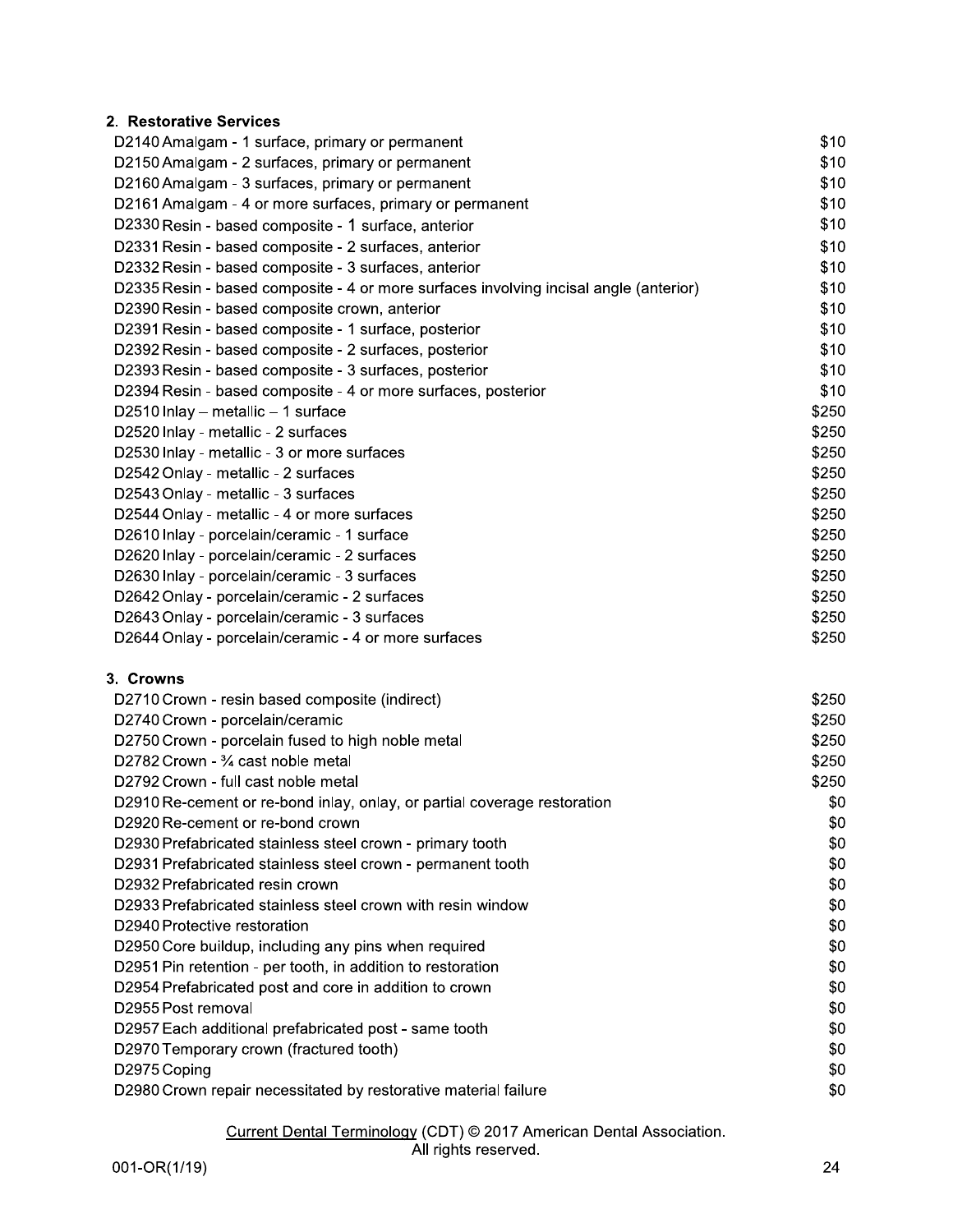## 4. Endodontics

| D3110 Pulp cap - direct (excluding final restoration)                                                     | \$0   |
|-----------------------------------------------------------------------------------------------------------|-------|
| D3120 Pulp cap - indirect (excluding final restoration)                                                   | \$0   |
| D3220 Therapeutic pulpotomy (excluding final restoration) - removal of pulp coronal to the                | \$0   |
| dentinocemental junction and application of medicament                                                    |       |
| D3221 Pulpal debridement, primary and permanent teeth                                                     | \$0   |
| D3230 Pulpal therapy (resorbable filling) - anterior, primary tooth (excluding final restoration)         | \$0   |
| D3240 Pulpal therapy (resorbable filling) - posterior, primary tooth (excluding final restoration)        | \$0   |
| D3310 Endodontic therapy, anterior tooth (excluding final restoration)                                    | \$125 |
| D3320 Endodontic therapy, premolar tooth (excluding final restoration)                                    | \$150 |
| D3330 Endodontic therapy, molar (excluding final restoration)                                             | \$175 |
| D3331 Treatment of root canal obstruction; non-surgical access                                            | \$0   |
| D3332 Incomplete endodontic therapy; inoperable, unrestorable or fractured tooth                          | \$0   |
| D3333 Internal repair of perforation defects                                                              | \$0   |
| D3346 Retreatment of previous root canal therapy - anterior                                               | \$125 |
| D3347 Retreatment of previous root canal therapy - premolar                                               | \$150 |
| D3348 Retreatment of previous root canal therapy - molar                                                  | \$175 |
|                                                                                                           | \$175 |
| D3351 Apexification/recalcification - initial visit (apical closure/calcific repair of perforations, root |       |
| resorption, etc.)                                                                                         |       |
| D3352 Apexification/recalcification - interim medication replacement                                      | \$0   |
| D3353 Apexification/recalcification - final visit (includes completed root canal therapy - apical         | \$0   |
| closure/calcific repair of perforations, root resorption, etc.)                                           |       |
| D3410 Apicoectomy - anterior                                                                              | \$125 |
| D3421 Apicoectomy - premolar (first root)                                                                 | \$150 |
| D3425 Apicoectomy - molar (first root)                                                                    | \$175 |
| D3426 Apicoectomy - (each additional root)                                                                | \$0   |
| D3430 Retrograde filling - per root                                                                       | \$0   |
| D3450 Root amputation - per root                                                                          | \$175 |
| D3920 Hemisection (including any root removal), not including root canal therapy                          | \$175 |
| D3950 Canal preparation and fitting of a preformed dowel or post                                          | \$0   |
| 5. Periodontics                                                                                           |       |
| D4210 Gingivectomy or gingivoplasty - 4 or more contiguous teeth or tooth bounded spaces per              | \$150 |
| quadrant                                                                                                  |       |
| D4211 Gingivectomy or gingivoplasty - 1 to 3 contiguous teeth or tooth bounded spaces per                 | \$75  |
| quadrant                                                                                                  |       |
| D4240 Gingival flap procedures, including root planing - 4 or more contiguous teeth or tooth              | \$150 |
| bounded spaces per quadrant                                                                               |       |
| D4241 Gingival flap procedure, including root planing - 1 to 3 contiguous teeth or tooth bounded          | \$150 |
| spaces per quadrant                                                                                       |       |
| D4249 Clinical crown lengthening - hard tissue                                                            | \$150 |
| D4260 Osseous surgery (including elevation of a full thickness flap and closure) - 4 or more              | \$150 |
| contiguous teeth or tooth bounded spaces per quadrant                                                     |       |
|                                                                                                           |       |
| D4261 Osseous surgery (including elevation of a full thickness flap and closure) - 1 to 3                 | \$150 |
| contiguous teeth or tooth bounded spaces per quadrant                                                     |       |
| D4263 Bone replacement graft - retained natural tooth - first site in quadrant                            | \$0   |
| D4264 Bone replacement graft - retained natural tooth - each additional site in quadrant                  | \$0   |
| D4270 Pedicle soft tissue graft procedure                                                                 | \$150 |
| Current Dental Terminology (CDT) © 2017 American Dental Association.<br>All rights reserved.              |       |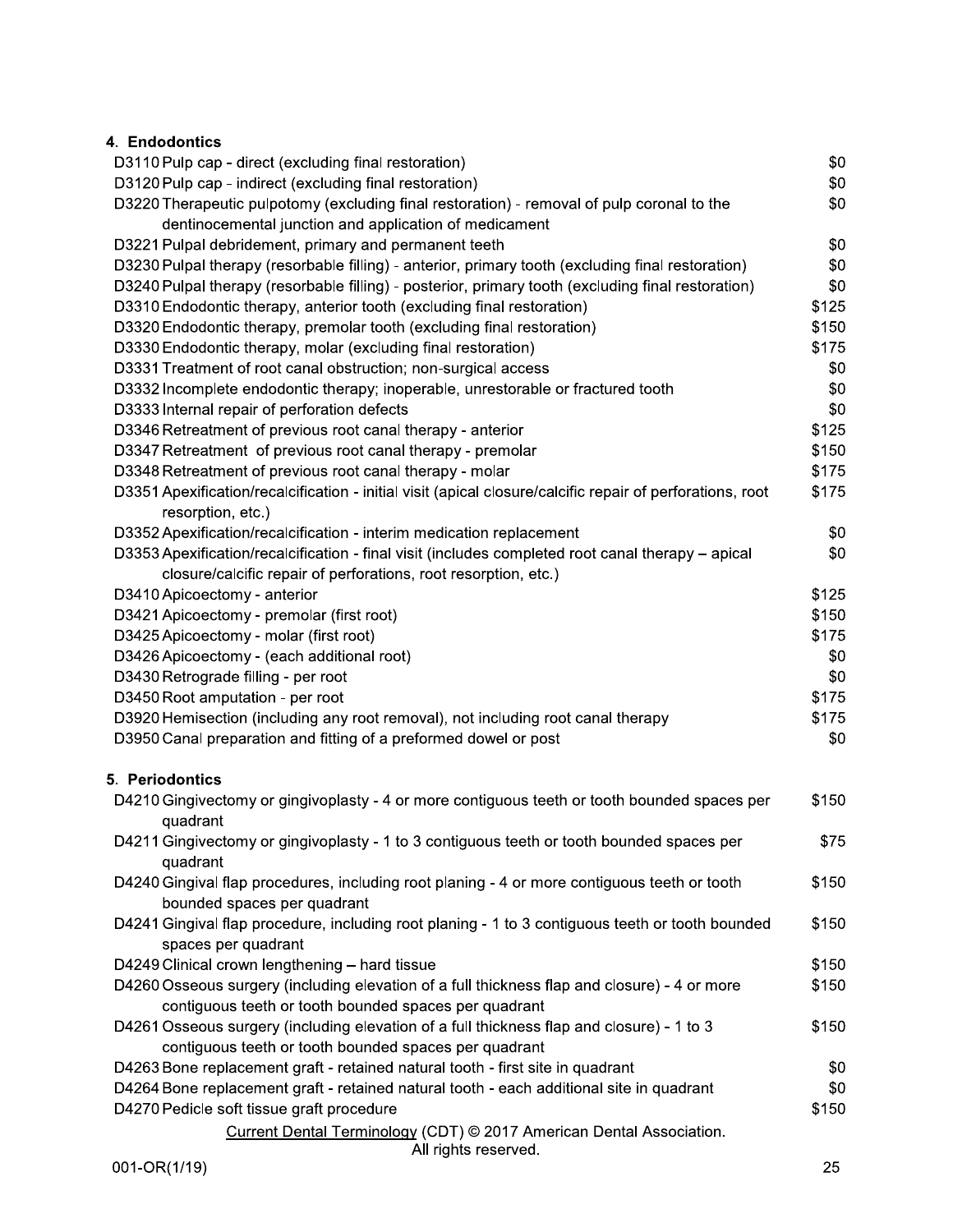| D4273 Autogenous connective tissue graft procedure (including donor and recipient surgical<br>sites) first tooth or edentulous tooth position in graft | \$150 |
|--------------------------------------------------------------------------------------------------------------------------------------------------------|-------|
| D4274 Mesial/distal wedge procedure, single tooth (when not performed in conjunction with                                                              | \$150 |
| surgical procedures in the same anatomical area)                                                                                                       |       |
| D4277 Free soft tissue graft procedure (including recipient and donor surgical sites), first tooth or<br>edentulous tooth position in graft            | \$150 |
| D4278 Free soft tissue graft procedure (including recipient and donor surgical sites), each                                                            | \$150 |
| additional contiguous tooth or edentulous tooth position in same graft site                                                                            |       |
| D4283 Autogenous connective tissue graft procedure (including donor and recipient surgical sites)                                                      | \$150 |
| - each additional contiguous tooth or edentulous tooth position in the same graft site                                                                 |       |
| D4341 Periodontic scaling and root planing - 4 or more teeth per quadrant                                                                              | \$75  |
| D4342 Periodontic scaling and root planing - 1 to 3 teeth per quadrant                                                                                 | \$75  |
| D4355 Full mouth debridement to enable a comprehensive oral evaluation and diagnosis on a<br>subsequent visit                                          | \$0   |
| D4381 Localized delivery of antimicrobial agents via a controlled release vehicle into diseased                                                        | \$0   |
| crevicular tissue, per tooth                                                                                                                           |       |
| D4910 Periodontic maintenance                                                                                                                          | \$0   |
|                                                                                                                                                        |       |
| 6. Prosthodontics - Removable                                                                                                                          |       |
| D5110 Complete denture - maxillary                                                                                                                     | \$350 |
| D5120 Complete denture - mandibular                                                                                                                    | \$350 |
| D5130 Immediate denture - maxillary                                                                                                                    | \$350 |
| D5140 Immediate denture - mandibular                                                                                                                   | \$350 |
| D5211 Maxillary partial denture - resin base (including any conventional clasps, rests and teeth)                                                      | \$350 |
| D5212 Mandibular partial denture - resin base (including any conventional clasps, rests and teeth)                                                     | \$350 |
| D5213 Maxillary partial denture - cast metal framework with resin denture bases (including any                                                         | \$350 |
| conventional clasps, rests and teeth)                                                                                                                  |       |
| D5214 Mandibular partial denture - cast metal framework with resin denture bases (including any                                                        | \$350 |
| conventional clasps, rests and teeth)                                                                                                                  |       |
| D5281 Removable unilateral partial denture - one piece cast metal (including clasps and teeth)                                                         | \$350 |
| D5410 Adjust complete denture - maxillary                                                                                                              | \$0   |
| D5411 Adjust complete denture - mandibular                                                                                                             | \$0   |
| D5421 Adjust partial denture - maxillary                                                                                                               | \$0   |
| D5422 Adjust partial denture - mandibular                                                                                                              | \$0   |
| D5511 Repair broken complete denture base, mandibular                                                                                                  | \$0   |
| D5512 Repair broken complete denture base, maxillary                                                                                                   | \$0   |
| D5520 Replace missing or broken teeth - complete denture (each tooth)                                                                                  | \$0   |
| D5611 Repair resin partial denture base, mandibular                                                                                                    | \$0   |
| D5612 Repair resin partial denture base, maxillary                                                                                                     | \$0   |
| D5621 Repair cast partial framework, mandibular                                                                                                        | \$0   |
| D5622 Repair cast partial framework, maxillary                                                                                                         | \$0   |
| D5630 Repair or replace broken clasp - per tooth                                                                                                       | \$0   |
| D5640 Replace broken teeth - per tooth                                                                                                                 | \$0   |
| D5650 Add tooth to existing partial denture                                                                                                            | \$0   |
| D5660 Add clasp to existing partial denture - per tooth                                                                                                | \$0   |
| D5670 Replace all teeth and acrylic on cast metal framework (maxillary)                                                                                | \$0   |
| D5671 Replace all teeth and acrylic on cast metal framework (mandibular)                                                                               | \$0   |
| D5710 Rebase complete maxillary denture                                                                                                                | \$0   |
| D5711 Rebase complete mandibular denture                                                                                                               | \$0   |
|                                                                                                                                                        |       |
| Current Dental Terminology (CDT) © 2017 American Dental Association.<br>All rights reserved.                                                           |       |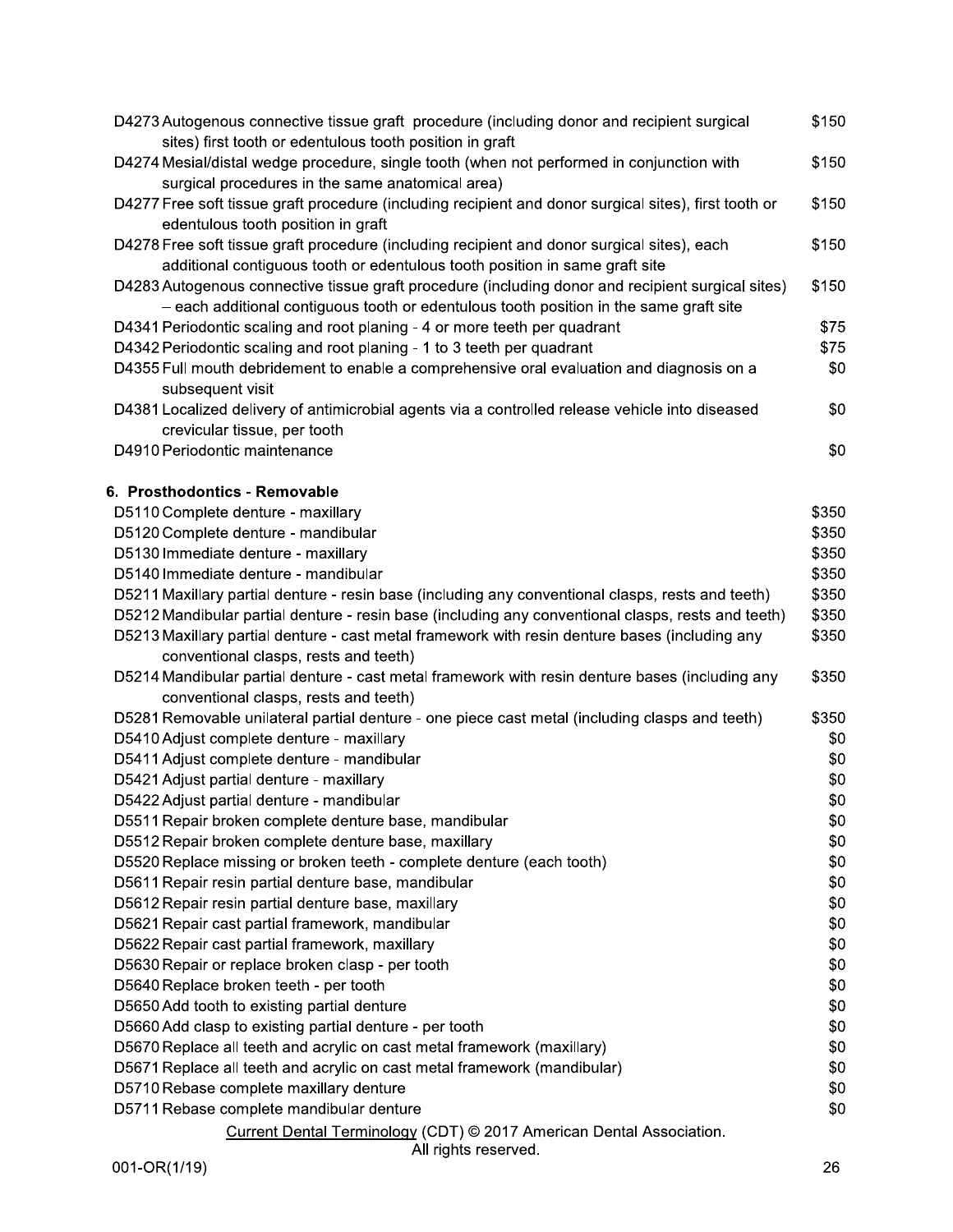| D5720 Rebase maxillary partial denture                | \$0   |
|-------------------------------------------------------|-------|
| D5721 Rebase mandibular partial denture               | \$0   |
| D5730 Reline complete maxillary denture (chairside)   | \$0   |
| D5731 Reline complete mandibular denture (chairside)  | \$0   |
| D5740 Reline maxillary partial denture (chairside)    | \$0   |
| D5741 Reline mandibular partial denture (chairside)   | \$0   |
| D5750 Reline complete maxillary denture (laboratory)  | \$0   |
| D5751 Reline complete mandibular denture (laboratory) | \$0   |
| D5760 Reline maxillary partial denture (laboratory)   | \$0   |
| D5761 Reline mandibular partial denture (laboratory)  | \$0   |
| D5810 Interim complete denture (maxillary)            | \$175 |
| D5811 Interim complete denture (mandibular)           | \$175 |
| D5820 Interim partial denture (maxillary)             | \$175 |
| D5821 Interim partial denture (mandibular)            | \$175 |
| D5850 Tissue conditioning, maxillary                  | \$0   |
| D5851 Tissue conditioning, mandibular                 | \$0   |
| D5863 Overdenture - complete maxillary                | \$350 |
| D5864 Overdenture - partial maxillary                 | \$350 |
| D5865 Overdenture – complete mandibular               | \$350 |
| D5866 Overdenture - partial mandibular                | \$350 |
| D5986 Fluoride gel carrier                            | \$0   |
| 7. Prosthodontics - Fixed                             |       |
| D6210 Pontic - cast high noble metal                  | \$250 |
| D6240 Pontic - porcelain fused to high noble metal    | \$250 |

| <u>DULTUR UNIO PURUGIAN NUUU INGILIIUDIU INUIDI</u>                             | ັ້    |
|---------------------------------------------------------------------------------|-------|
| D6241 Pontic - porcelain fused to predominantly base metal                      | \$250 |
| D6545 Retainer - cast metal for resin bonded fixed prosthesis                   | \$250 |
| D6720 Retainer crown - resin with high noble metal                              | \$250 |
| D6750 Retainer crown - porcelain fused to high noble metal                      | \$250 |
| D6780 Retainer crown - 3⁄4 cast high noble metal                                | \$250 |
| D6790 Retainer crown - full cast high noble metal                               | \$250 |
| D6930 Re-cement or re-bond fixed partial denture                                | \$0   |
| D6980 Fixed partial denture repair necessitated by restorative material failure | \$0   |
|                                                                                 |       |

## 8. Oral Surgery

| D7111 Extraction, coronal remnants - primary tooth                                         | \$10 |
|--------------------------------------------------------------------------------------------|------|
| D7140 Extraction, erupted tooth or exposed root (elevation and/or forceps removal)         | \$10 |
| D7210 Extraction, erupted tooth requiring removal of bone and/or sectioning of tooth, and  | \$85 |
| including elevation of mucoperiosteal flap if indicated                                    |      |
| D7220 Removal of impacted tooth - soft tissue                                              | \$85 |
| D7230 Removal of impacted tooth - partially bony                                           | \$85 |
| D7240 Removal of impacted tooth - completely bony                                          | \$85 |
| D7241 Removal of impacted tooth - completely bony, with unusual surgical complications     | \$85 |
| D7250 Removal of residual tooth roots (cutting procedure)                                  | \$85 |
| D7260 Oroantral fistula closure                                                            | \$85 |
| D7261 Primary closure of a sinus perforation                                               | \$85 |
| D7270 Tooth reimplantation and/or stabilization of accidentally evulsed or displaced tooth | \$85 |
| D7280 Exposure of an unerupted tooth                                                       | \$85 |
| D7283 Placement of device to facilitate eruption of impacted tooth                         | \$85 |
| Current Dental Terminology (CDT) © 2017 American Dental Association.                       |      |
| All rights reserved.                                                                       |      |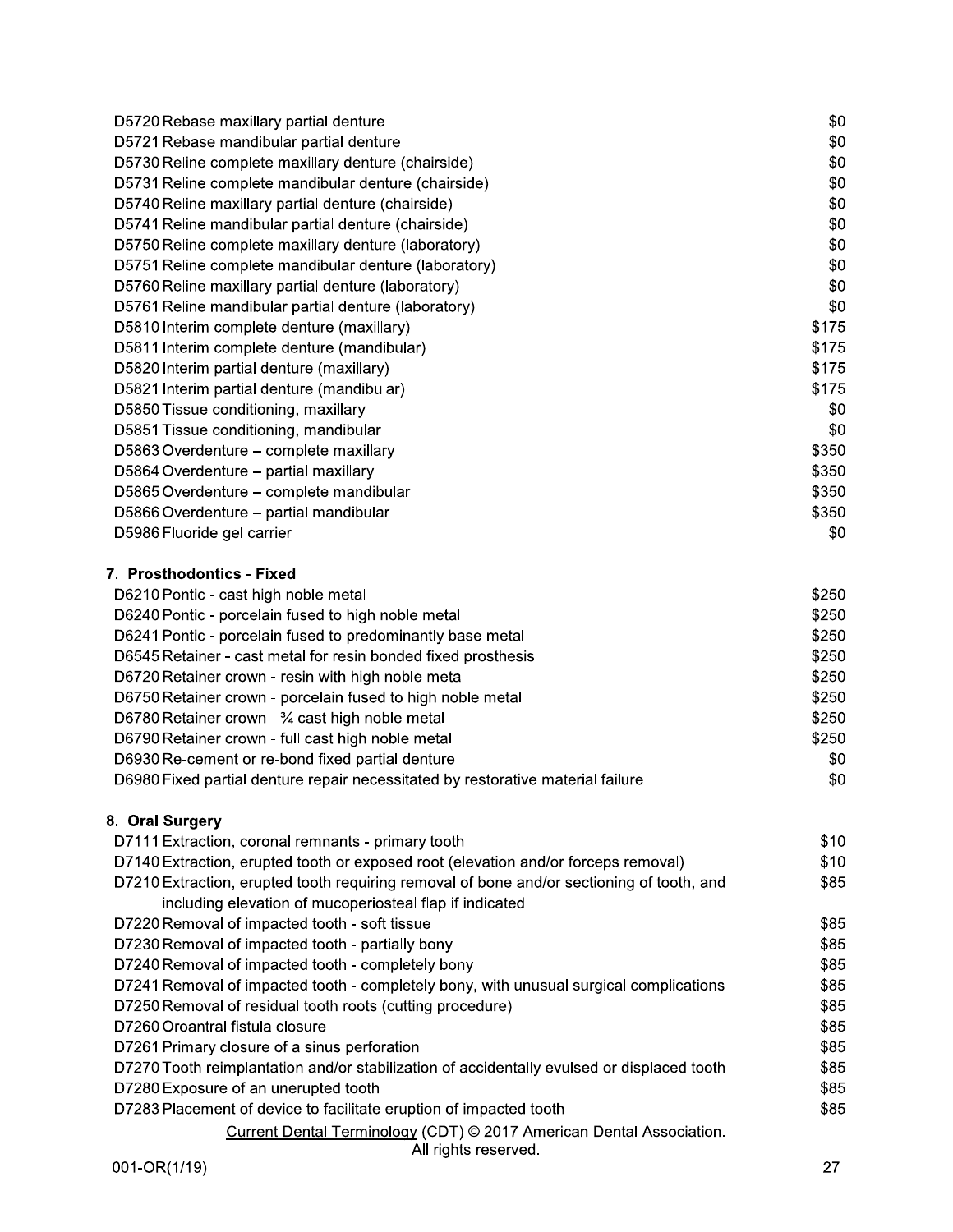| D7291 Transseptal fiberotomy/supra crestal fiberotomy, by report                                             | \$85     |
|--------------------------------------------------------------------------------------------------------------|----------|
| D7310 Alveoloplasty in conjunction with extractions - 4 or more teeth or tooth spaces, per                   | \$0      |
| quadrant                                                                                                     |          |
| D7311 Alveoloplasty in conjunction with extractions - 1 to 3 teeth or tooth spaces, per quadrant             | \$0      |
| D7320 Alveoloplasty not in conjunction with extractions - 4 or more teeth or tooth spaces, per               | \$0      |
| quadrant                                                                                                     |          |
| D7321 Alveoloplasty not in conjunction with extractions - 1 to 3 teeth or tooth spaces, per quadrant         | \$0      |
| D7340 Vestibuloplasty - ridge extension (secondary epithelialization)                                        | \$85     |
| D7350 Vestibuloplasty - ridge extension (including soft tissue grafts, muscle reattachment,                  | \$85     |
| revision of soft tissue attachment and management of hypertrophied and hyperplastic                          |          |
| tissue)                                                                                                      |          |
| D7471 Removal of lateral exostosis (maxilla or mandible)                                                     | \$85     |
| D7510 Incision & drainage of abscess - intraoral soft tissue                                                 | \$0      |
| D7520 Incision & drainage of abscess - extraoral soft tissue                                                 | \$0      |
| D7530 Removal of foreign body from mucosa, skin or subcutaneous alveolar tissue                              | \$0      |
| D7540 Removal of reaction producing foreign bodies, musculoskeletal system                                   | \$0      |
| D7550 Partial ostectomy/sequestrectomy for removal of non-vital bone                                         | \$0      |
| D7670 Alveolus - closed reduction, may include stabilization of teeth                                        | \$0      |
| D7910 Suture of recent small wounds up to 5 cm                                                               | \$0      |
| D7911 Complicated suture - up to 5 cm                                                                        | \$0      |
| D7953 Bone replacement graft for ridge preservation - per site                                               | \$85     |
| D7960 Frenulectomy - also known as frenectomy or frenotomy - separate procedure not incidental<br>to another | \$85     |
| D7970 Excision of hyperplastic tissue - per arch                                                             | \$85     |
| D7971 Excision of pericoronal gingiva                                                                        | \$85     |
| 9. Adjunctive General Services                                                                               |          |
| D9110 Palliative (emergency) treatment of dental pain - minor procedure                                      | \$0      |
| D9120 Fixed partial denture sectioning                                                                       | \$0      |
| D9230 Inhalation of nitrous oxide/analgesia, anxiolysis                                                      | \$40     |
| D9310 Consultation - diagnostic service provided by dentist or physician other than requesting               | \$0      |
| dentist or physician                                                                                         |          |
| D9420 Hospital or ambulatory surgical center call                                                            | \$125    |
| D9430 Office visit for observation (during regularly scheduled hours) - no other services performed          | \$0      |
| D9440 Office visit - after regularly scheduled hours                                                         | \$20     |
| D9910 Application of desensitizing medicament                                                                | \$0      |
| D9911 Application of desensitizing resin for cervical and/or root surface, per tooth                         | \$0      |
| D9951 Occlusal adjustment - limited                                                                          | \$0      |
| D9970 Enamel microabrasion                                                                                   | \$0      |
| Out of Area Emergency Reimbursement<br>All charges in excess                                                 |          |
| (The Enrollee is reimbursed up to \$100 per visit.)                                                          | of \$100 |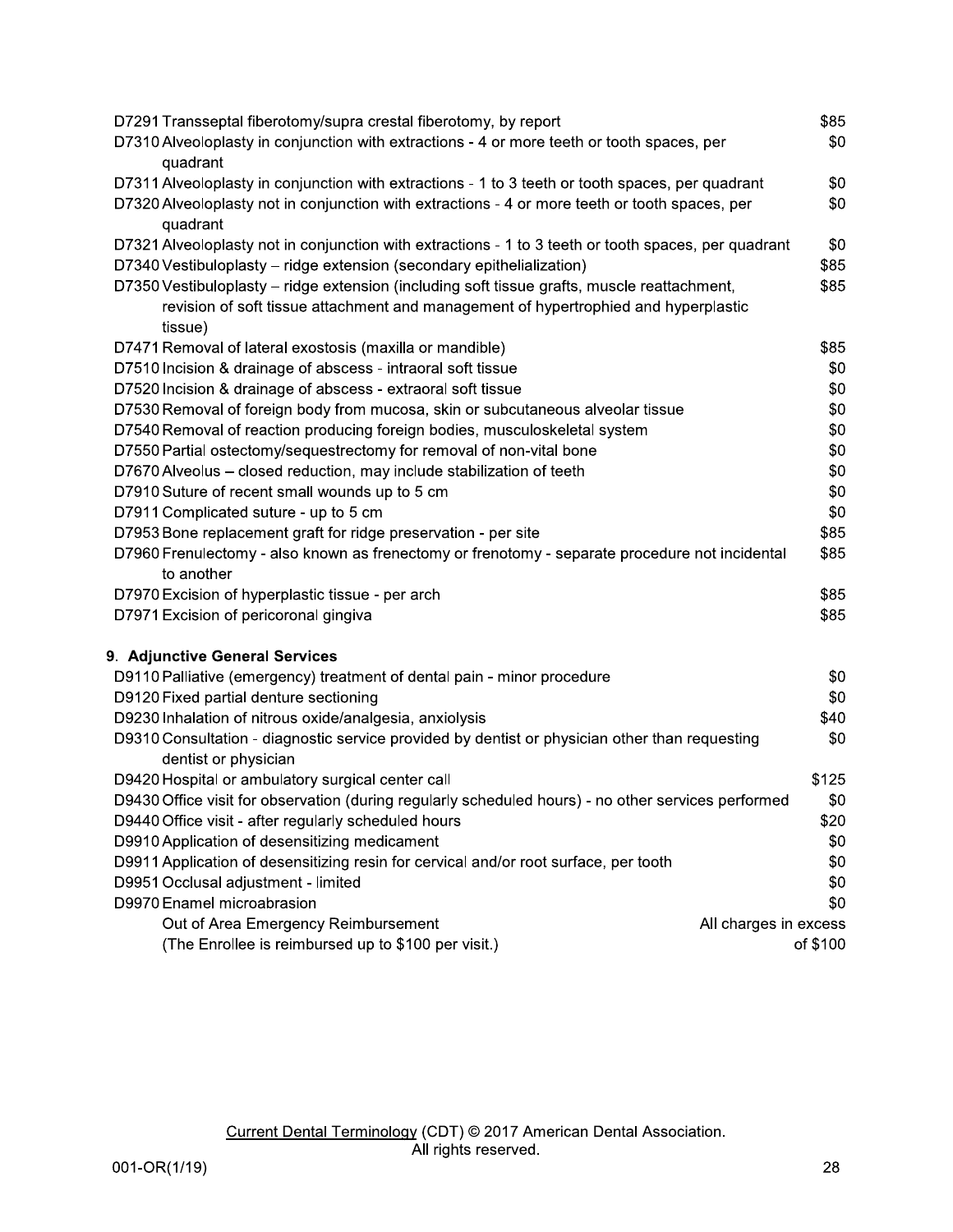## **Appendix B - Orthodontic Treatment**

### $1.$ **General Provisions.**

- a. Orthodontic treatment is covered only if the Participating Provider prepares the treatment plan prior to starting treatment. The treatment plan is based on an examination that must take place while the Enrollee is covered under this Contract. The examination must show a diagnosis of an abnormal occlusion that can be corrected by orthodontic treatment.
- b. The Enrollee must remain covered under this Contract for the entire length of treatment. The Enrollee must follow the post-treatment plan and keep all appointments after the Enrollee is de-banded to avoid additional Copayments.
- c. Copayments may be adjusted based upon the services necessary to complete the treatment if orthodontic treatment is started prior to the effective date of coverage.
- d. The Copayment may be prorated if coverage terminates prior to completion of treatment. The services necessary to complete treatment are based on the Reasonable Cash Value after coverage terminates.
- e. The Enrollee is responsible for payment of the Copayments listed below for pre-orthodontic and orthodontic services. The Pre-Orthodontic Service Copayments are credited towards the Orthodontic Service Copayment due if the Enrollee accepts the treatment plan. The Copayment for limited orthodontic treatment may be prorated based on the treatment plan.
- f. The General Office Visit Copayment listed in Appendix A is charged at each visit for orthodontic treatment. Services provided in connection with orthodontic treatment are subject to the Service Copayments listed in Appendix A.

### $2.$ Pre-Orthodontic Service Copayment.

### $3.$ **Orthodontic Service Copayment.**

| The following orthodontic procedures are Covered Services under this benefit: |  |
|-------------------------------------------------------------------------------|--|
| D8020 Limited orthodontic treatment of the transitional dentition             |  |
| D8030 Limited orthodontic treatment of the adolescent dentition               |  |
| D8040 Limited orthodontic treatment of the adult dentition                    |  |
| D8060 Interceptive orthodontic treatment of the transitional dentition        |  |
| D8070 Comprehensive orthodontic treatment of the transitional dentition       |  |
| D8080 Comprehensive orthodontic treatment of the adolescent dentition         |  |
| D8090 Comprehensive orthodontic treatment of the adult dentition              |  |
|                                                                               |  |